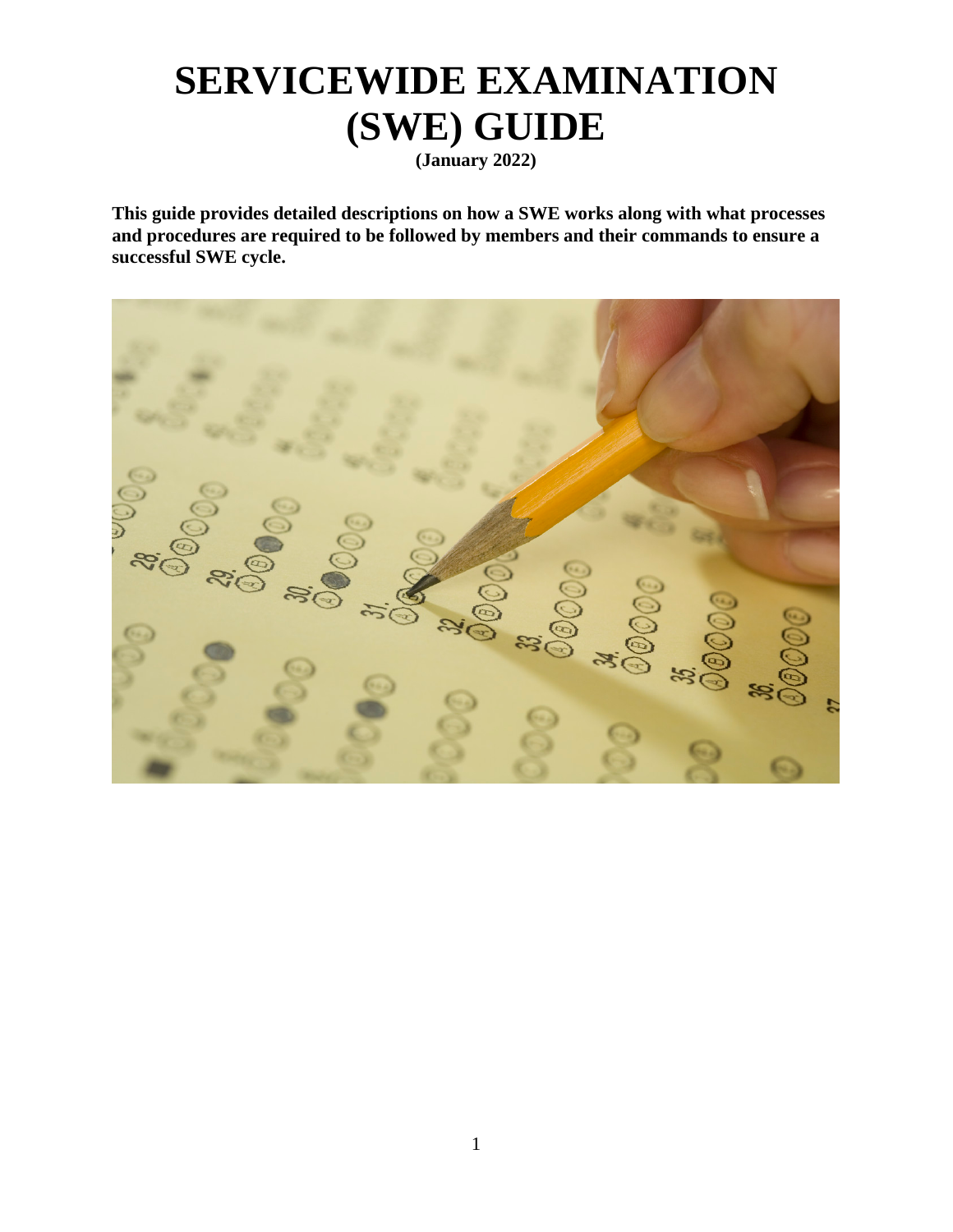### **Additional policies and procedures are found in these references:**

- a) COMDTINST M1000.2C, EEA Manual
- b) COMDTINST M1001.28C, Reserve Policy Manual
- c) SWE Officer Handbook, PPC(ADV) Publication
- d) SWE Announcement Messages (released prior to each new SWE cycle)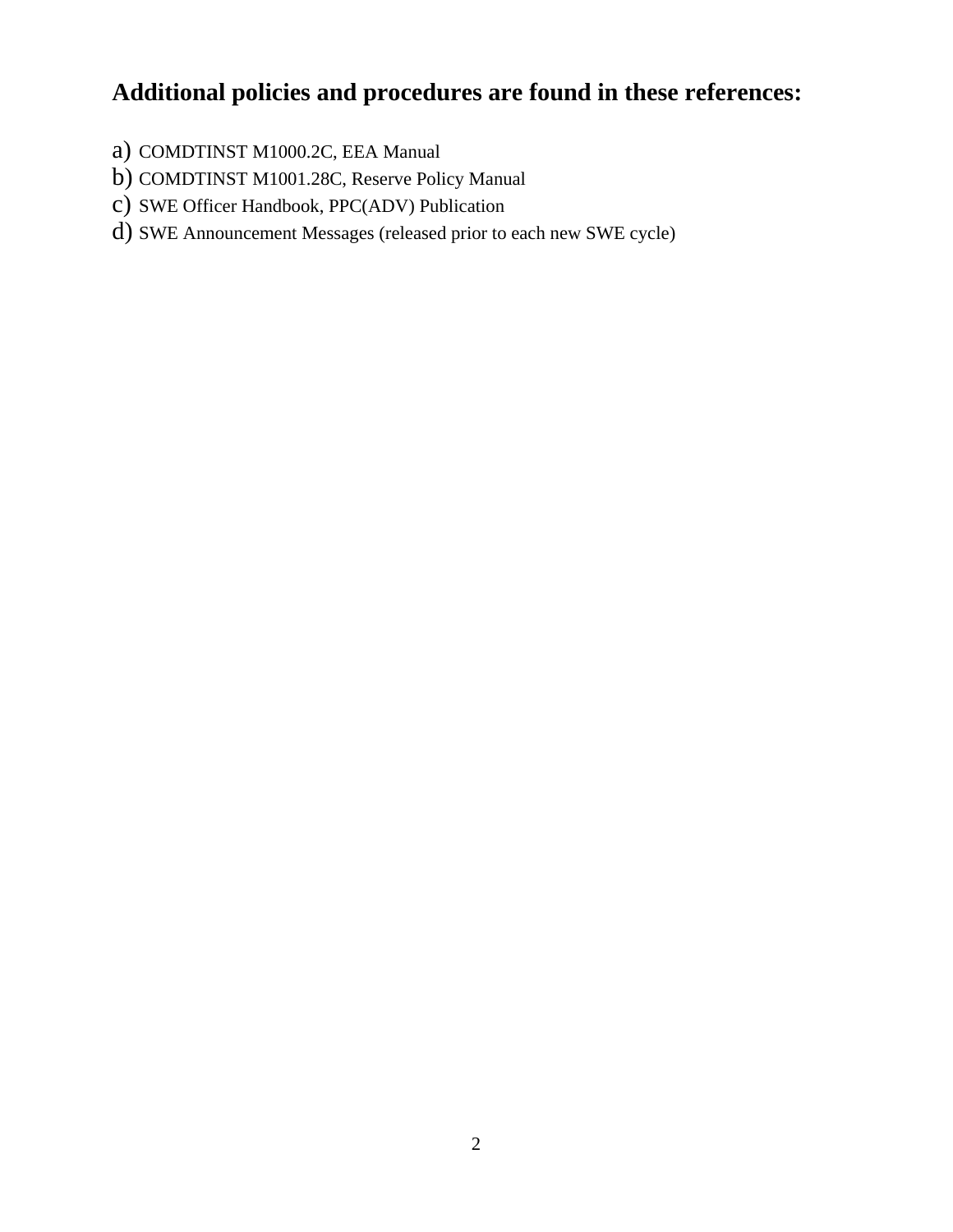# **Table of Contents**

| <b>SWE Guide Topics</b>              | Page           |
|--------------------------------------|----------------|
| <b>The SWE Process</b>               |                |
| <b>SWE Responsibilities</b>          | $\overline{4}$ |
| <b>Sequence of SWE Cycle Events</b>  | 7              |
| <b>PDE Description</b>               | 9              |
| <b>Profile Letter Description</b>    | 14             |
| <b>Profile Letter Verification</b>   | 17             |
| <b>SWE Waivers</b>                   | 18             |
| <b>Change of CO's Recommendation</b> | 19             |
| <b>Change Exam Board Location</b>    | 20             |
| <b>Substitute Exams</b>              | 21             |
| <b>SWE Officer Procedures</b>        | 22             |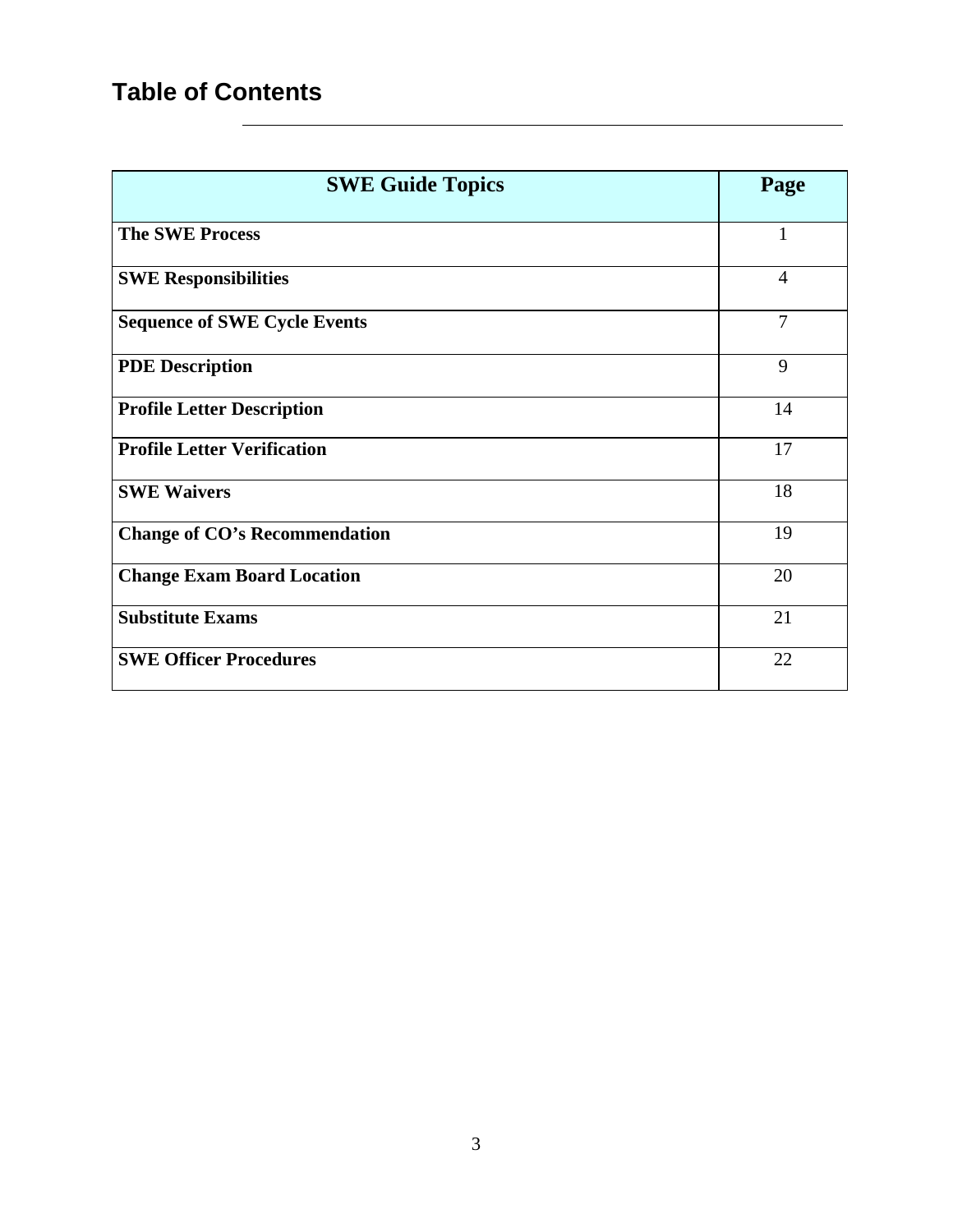| <b>Servicewide</b><br>Exams &<br><b>RKMs</b> | Each of the three Training Centers (TRACEN) at Petaluma, CA, Yorktown,<br>VA and ATTC Elizabeth City, NC have Test Development Managers and<br>Rating Knowledge Managers (RKMs) assigned for the ratings trained at that<br>facility. For the IV and ME rating the RKM is located at the MLE Academy<br>(MLEA) at Charleston, SC. The PA RKM is assigned to COMDT (G-CP) in<br>Washington, DC. The DV RKM is assigned to Liaison Naval, Panama City,<br>FL.                                                                                                                                                                       |  |  |  |  |
|----------------------------------------------|-----------------------------------------------------------------------------------------------------------------------------------------------------------------------------------------------------------------------------------------------------------------------------------------------------------------------------------------------------------------------------------------------------------------------------------------------------------------------------------------------------------------------------------------------------------------------------------------------------------------------------------|--|--|--|--|
|                                              | RKMs are considered experts in their ratings and create all rating<br>performance qualifications (RPQs), rating advancements tests (RATs), and<br>servicewide exams (SWEs) for their rating. Once the servicewide exams are<br>written, the RKM forwards the master copy of each exam to PPC (ADV).<br>PPC (ADV) enters the answer keys for each exam into a database for future<br>scoring and then prints and ships exam booklets to units for administration.                                                                                                                                                                  |  |  |  |  |
| <b>SWE</b><br>Announcement<br><b>Message</b> | Approximately four months prior to each exam, PSC will release an<br>ALCGENL or ALCGRSV message announcing the upcoming exam cycle.<br>This "SWE announcement message" will provide:<br>Test dates and times<br>$\bullet$<br>List of SWEs waived for specific ratings (if any)<br>$\bullet$<br>Timeline of SWE cycle events and deadline dates<br>$\bullet$<br>Other valuable SWE information<br>Every member/unit involved in the SWE process should closely review the<br>SWE announcement message, ERATS messages, references (a), (b), and all<br>official message traffic which discusses enlisted advancement requirements. |  |  |  |  |
| <b>SWE</b><br><b>Administration</b>          | The SWE announcement message provides the exact date for the exam.<br>Exam booklets are shipped by PPC (ADV) to units designated as exam boards<br>about one month prior to the scheduled exams. Active duty SWEs are<br>scheduled for administration in the first week of May for regular active duty<br>E5 thru E8. Reserve SWEs are scheduled for administration on the 4th<br>Saturday of October for all reserves E5 thru E8.                                                                                                                                                                                                |  |  |  |  |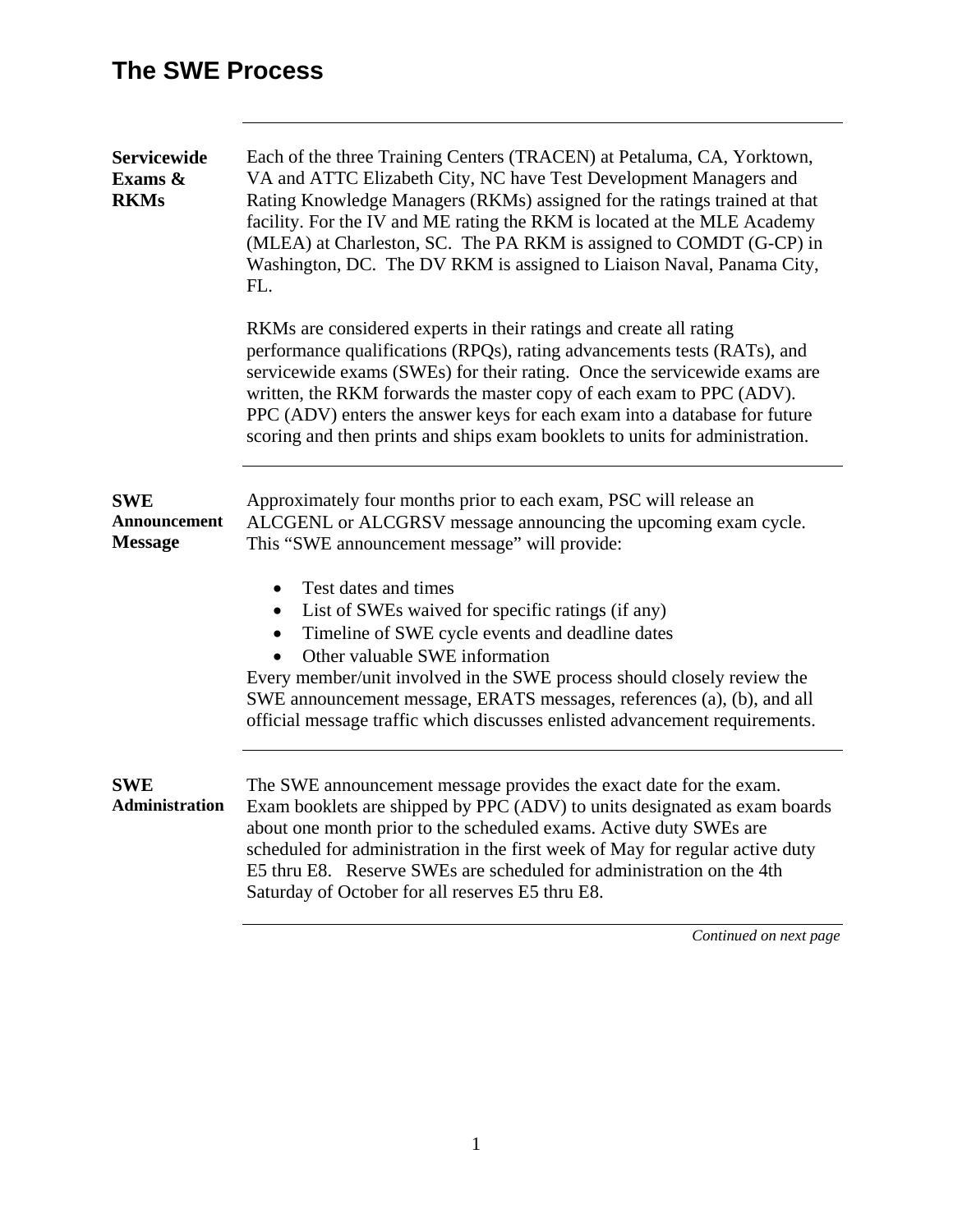| <b>Scoring</b><br><b>Exams</b>        | Exam answer sheets are returned to PPC(ADV) and scored. The "raw" test<br>scores are uploaded into the Direct Access (DA) database for members to<br>view in DA Self Service. Raw scores are later converted to a standard score<br>using an automated mathematical formula based on all scores of the entire<br>population of candidates within the same rating and grade. The formula takes<br>into account the population, mean, standard deviation, skew, and kurtosis in<br>computing the standard score.                       |
|---------------------------------------|--------------------------------------------------------------------------------------------------------------------------------------------------------------------------------------------------------------------------------------------------------------------------------------------------------------------------------------------------------------------------------------------------------------------------------------------------------------------------------------------------------------------------------------|
| <b>Final Multiple</b><br><b>Score</b> | The standard score received from the SWE will become part of the member's<br>final multiple score which consists of points for:                                                                                                                                                                                                                                                                                                                                                                                                      |
|                                       | SWE exam standard score<br>$\bullet$<br>Performance factor<br>$\bullet$<br>Time in service (TIS)<br>٠<br>Time in grade in present rating (TIR)<br>Medals & awards<br>$\bullet$<br>Sea duty (active duty only)<br>$\bullet$<br>Surf duty (active duty only)<br>The amount of total possible points for each factor is discussed in reference<br>(a) and in the "Profile Letter" section of this Instruction. The final multiple<br>score will determine the enlisted member's standing on published<br>advancement eligibility lists. |
| <b>Eligibility</b><br><b>Lists</b>    | PPC (ADV) rank orders each member by rating and grade into advancement<br>eligibility lists based on final multiple scores. The list is forwarded to PSC<br>(epm) or (rpm) with a cover memo for approval. Once approved, PPC (ADV)<br>publishes the cover memo and list on the PPC web page and provides a copy<br>to the master chief gold/silver badge network for local distribution<br>approximately two months after the SWE.                                                                                                  |
| <b>The Cutoff</b>                     | An advancement cutoff point for active duty members is established for<br>published eligibility lists for each rating and pay grade based upon anticipated<br>vacancies at either the time the eligibility list is published or by ALCGENL<br>message at a later date. Personnel below the cutoff should plan to participate<br>in subsequent SWEs. Reserve eligibility lists do not have cutoffs since<br>reserve members are advanced as the needs of the service dictate.                                                         |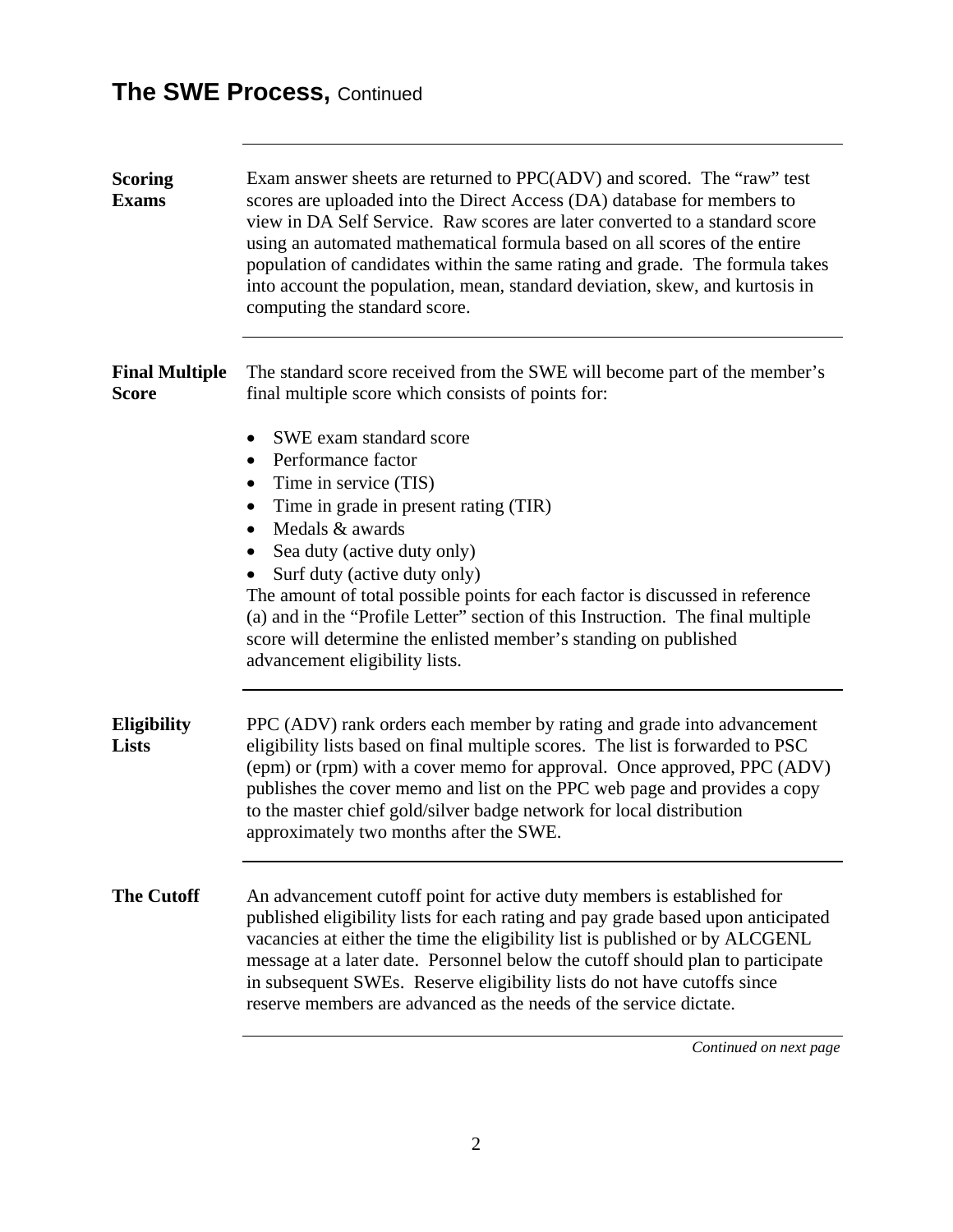**Advancements** Each month PSC releases an enlisted personnel advancement announcement (EPAA) message or enlisted reserve advancement announcement (ERAA) message. The message lists the names of members authorized advancement the following month. PPC (ADV) completes the advancement in DA effective the first day of the following month. PPC (ADV) also creates and forwards CPO certificates to units for formal presentation. Petty officer certificates are completed by the members' designated admin unit.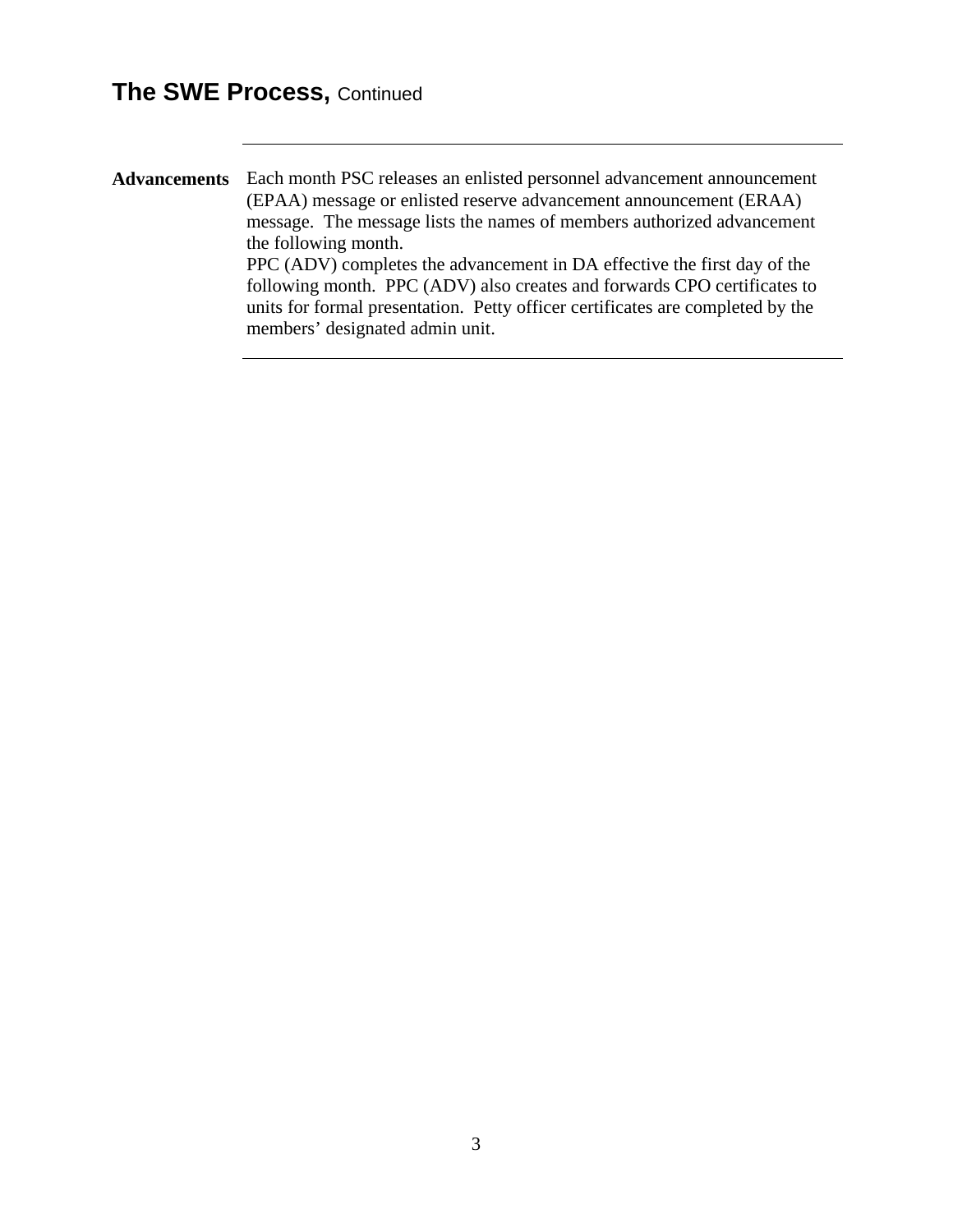### **SWE Responsibilities**

**Background** The SWE cycle is a multi-level process requiring all responsible parties to do their part to ensure success. Failure by a supervisor or supporting command to fulfill their responsibilities, per reference (a) and (b), is not justification for a waiver and may result in the member not qualifying to test. The chart below lists responsibilities pertaining to the SWE and enlisted advancements.

| <b>Responsible</b><br><b>Party</b> | <b>Responsibility</b>                                                                                                                                                                                                                                                                                                                                                                                                                                                                                                                                                                                                                                                                                                                                                                                                                                                                                                                                                                                                                                                                                                                            |
|------------------------------------|--------------------------------------------------------------------------------------------------------------------------------------------------------------------------------------------------------------------------------------------------------------------------------------------------------------------------------------------------------------------------------------------------------------------------------------------------------------------------------------------------------------------------------------------------------------------------------------------------------------------------------------------------------------------------------------------------------------------------------------------------------------------------------------------------------------------------------------------------------------------------------------------------------------------------------------------------------------------------------------------------------------------------------------------------------------------------------------------------------------------------------------------------|
| Member                             | Meet the advancement eligibility requirements set forth in reference (a)<br>$\bullet$<br>and (b), and ERATS messages.<br>Receive an enlisted employee review (EER) with a new advancement<br>$\bullet$<br>recommendation specifically for the new SWE cycle. The EER<br>effective date must be after the SWE eligibility date (SED) from the<br>previous SWE and on or before the SED for the current SWE.<br>Verify the online personal data extract (PDE) in Direct Access Self<br>Service and report any errors found to the unit admin support staff.<br>Ensure the PDE errors reported to the admin support staff are corrected<br>$\bullet$<br>and the online PDE has been updated to show a status of "eligible" prior<br>to the PDE correction deadline date of 1APR for the May SWE, and<br>1SEP for the October RSWE.<br>If the PDE errors reported to the admin support are not corrected and the<br>online PDE has not been updated prior to the PDE correction deadline,<br>submit a trouble ticket to PPC (ADV) by phone at 785-339-2200, or by<br>email to PPC-DG-CustomerCare@uscg.mil, prior to the PDE correction<br>deadline. |
| Member's<br>Command                | Ensure all EERs are submitted prior to deadlines listed in chapter 4 of<br>$\bullet$<br>reference (a).<br>If any member has failed to complete the most recent RPQ/EPQ sign<br>$\bullet$<br>offs, but their PDE shows "eligible," notify PPC (ADV) via email to<br><b>PPC-DG-CustomerCare@uscg.mil</b> to prevent an exam from being<br>shipped.<br>Provide administrative assistance to the member in correcting errors on<br>$\bullet$<br>PDE prior to deadline.<br>Notify PPC (ADV) via email to PPC-DG-CustomerCare@uscg.mil of<br>$\bullet$<br>eligibility changes or corrections prior to the published PDE correction<br>deadline and request the PDE be updated to show a status of "eligible".                                                                                                                                                                                                                                                                                                                                                                                                                                          |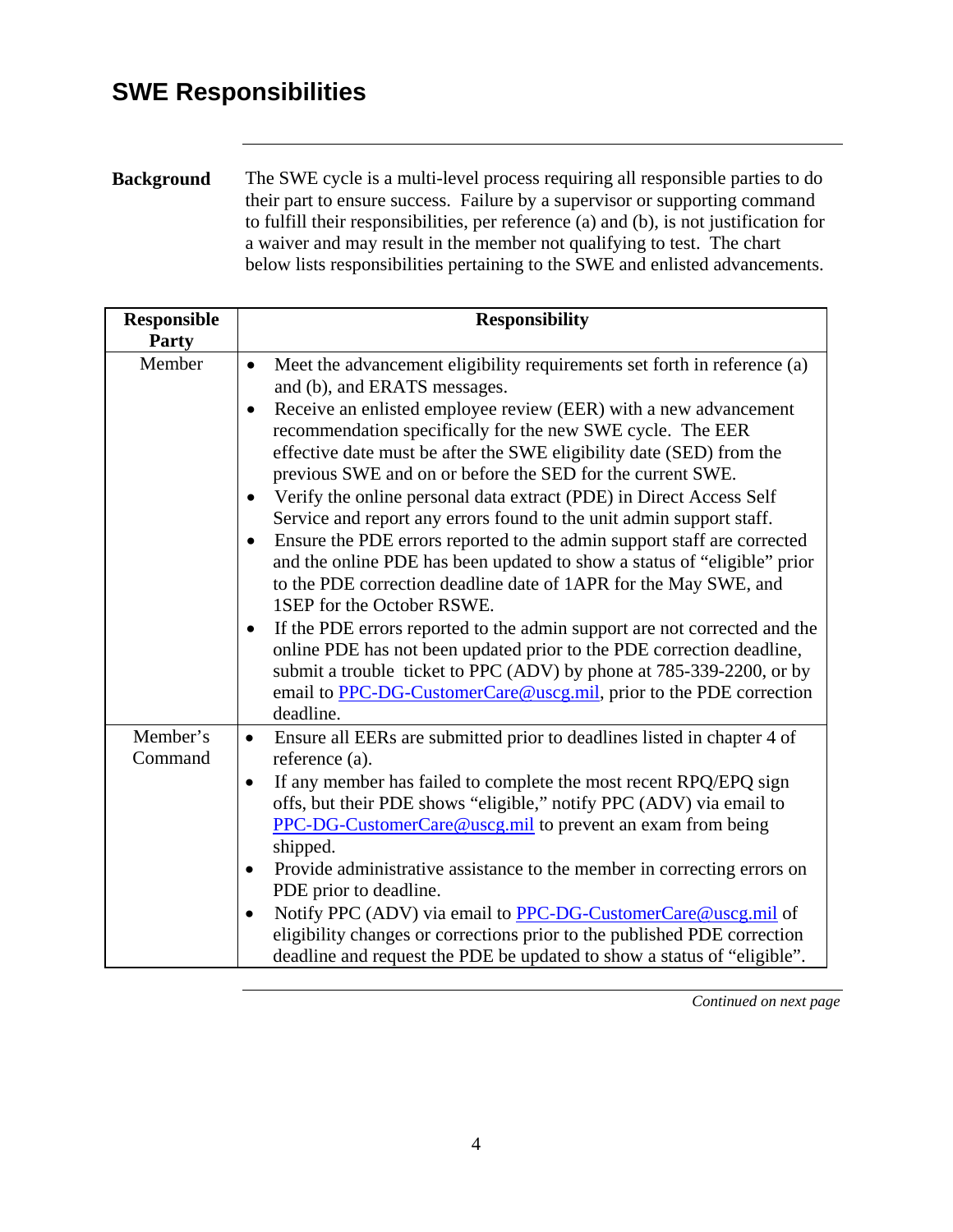# **SWE Responsibilities, Continued**

| <b>Responsible</b><br><b>Party</b>                | <b>Responsibility</b>                                                                                                                                                                                                                                                                                                                                                                                                                                                                                                                                                                                                                                                                                                                                                                                                                                                                                                                                                                                                                                                                                                                                                                                                                                                                                                         |
|---------------------------------------------------|-------------------------------------------------------------------------------------------------------------------------------------------------------------------------------------------------------------------------------------------------------------------------------------------------------------------------------------------------------------------------------------------------------------------------------------------------------------------------------------------------------------------------------------------------------------------------------------------------------------------------------------------------------------------------------------------------------------------------------------------------------------------------------------------------------------------------------------------------------------------------------------------------------------------------------------------------------------------------------------------------------------------------------------------------------------------------------------------------------------------------------------------------------------------------------------------------------------------------------------------------------------------------------------------------------------------------------|
| <b>SPO</b>                                        | Assist units as needed in correcting DA errors as reflected on the<br>$\bullet$<br>member's PDE.<br>Notify PPC (ADV) of eligibility changes or corrections prior to deadline<br>$\bullet$<br>and request PDE updates to show a status of "eligible" on the online<br>PDE.                                                                                                                                                                                                                                                                                                                                                                                                                                                                                                                                                                                                                                                                                                                                                                                                                                                                                                                                                                                                                                                     |
| Command<br>Designated<br><b>SWE</b><br>Officer(s) | Follow the SWE policies and procedures outlined in the references, this<br>$\bullet$<br>directive and the "SWE Officer Handbook" provided with the shipment<br>of SWEs.                                                                                                                                                                                                                                                                                                                                                                                                                                                                                                                                                                                                                                                                                                                                                                                                                                                                                                                                                                                                                                                                                                                                                       |
| PPC (ADV)                                         | Create a draft SWE announcement message outlining critical dates,<br>$\bullet$<br>waivers, and SWE cycle procedures and provide to PSC for<br>review/approval.<br>Create and post online PDEs in DA Self Service.<br>٠<br>Review and make determinations on all waiver requests.<br>$\bullet$<br>Receive/assist in customer requests for all PDE and SWE related<br>$\bullet$<br>matters.<br>Mail SWE test booklets, answer sheets, shipping lists, and instructions<br>$\bullet$<br>to the SWE Officer of the exam board unit.<br>Receive challenged questions and SWE answer sheets.<br>$\bullet$<br>Forward challenged question forms to RKMs.<br>Score all exams and post member raw scores in DA Self Service.<br>$\bullet$<br>Create advancement eligibility lists and provide to PSC with cover<br>$\bullet$<br>memo for approval.<br>Publish and maintain the approved advancement eligibility list.<br>٠<br>Create and provide online profile letters in DA Self Service.<br>Produce monthly enlisted personnel advancement announcements<br>(EPAAs) and enlisted reserve advancements announcements (ERAAs)<br>for approval/release by PSC.<br>Complete monthly advancement transactions in DA to promote<br>$\bullet$<br>members.<br>Complete and forward CPO certificates to units for all E7-E9<br>advancements. |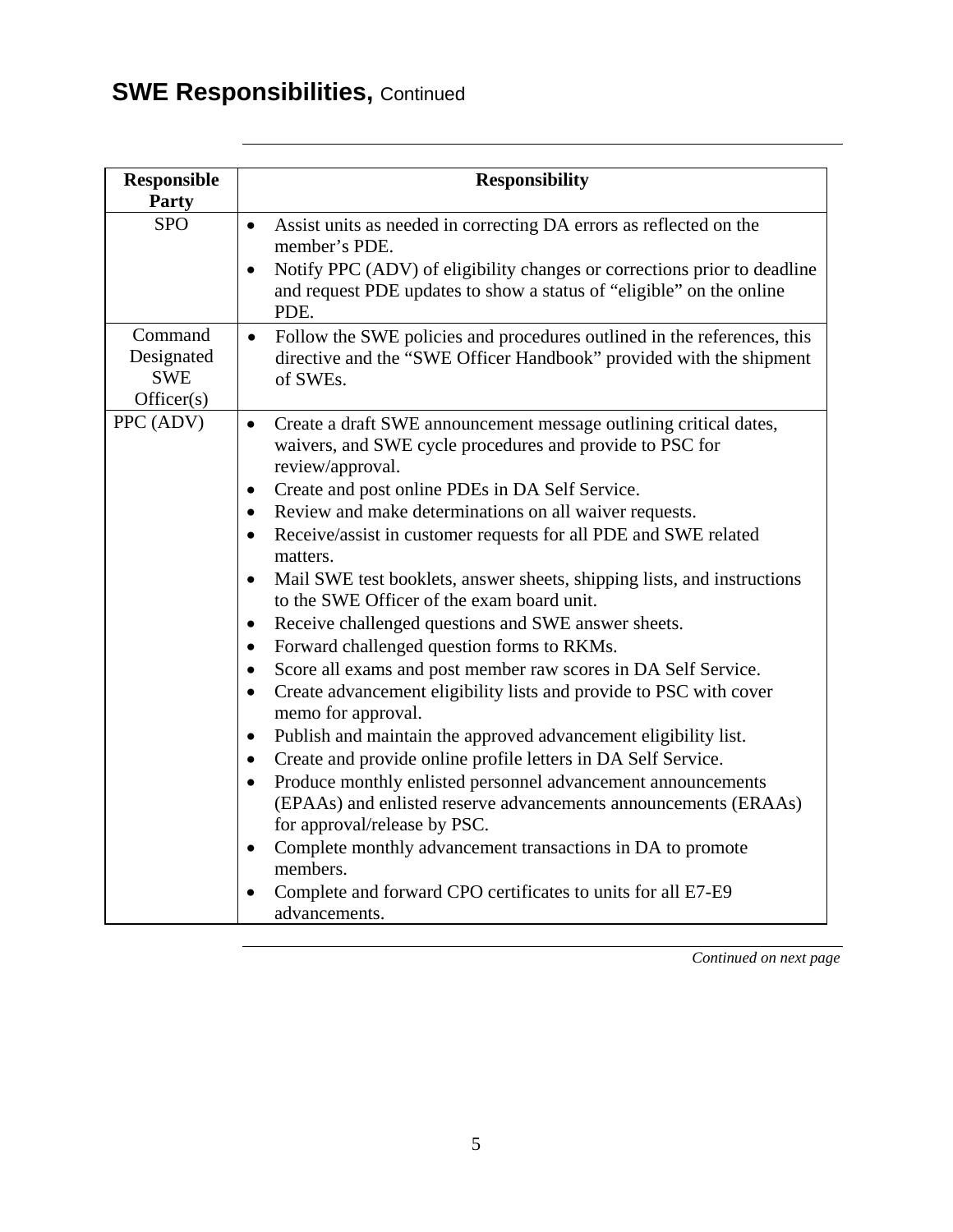# **SWE Responsibilities, Continued**

| <b>Responsible</b><br><b>Party</b>      | <b>Responsibility</b>                                                                                                                                                                                                                                                                                                              |
|-----------------------------------------|------------------------------------------------------------------------------------------------------------------------------------------------------------------------------------------------------------------------------------------------------------------------------------------------------------------------------------|
| Rating<br>Knowledge<br>Manager<br>(RKM) | Provide PPC (ADV) with camera-ready copies of SWEs for each<br>rate/rank.<br>Review challenged questions and make determination.<br>Provide PPC (ADV) with challenged questions to be credited or<br>modified.                                                                                                                     |
| <b>PSC</b>                              | Approve SWE announcement messages outlining SWE dates, waivers,<br>and SWE cycle procedures.<br>Provide PPC (ADV) with signed eligibility list cover letter, cutoff<br>numbers, and carry-overs.<br>Provide PPC (ADV) with number of advancements for monthly EPAAs<br>and ERAAs.<br>Release authority for EPAA and ERAA messages. |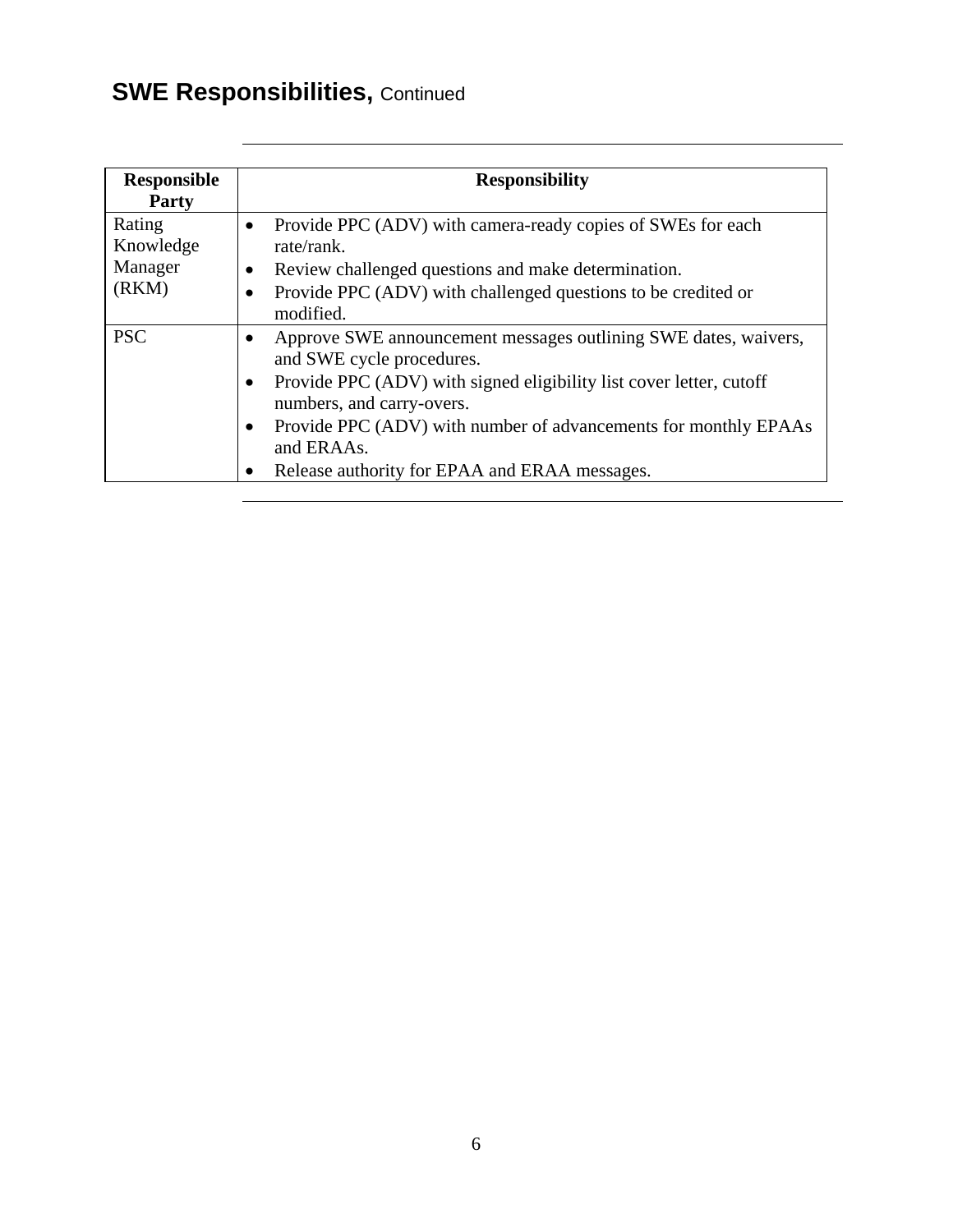# **Sequence of SWE Cycle Events**

#### **Background** Many procedures must be followed by the unit and member to make a SWE cycle successful. Below is an overview of the sequence of events that must occur. For details and specific dates of these events, refer to references (a) and (b), ERATS and SWE messages.

|                | <b>Action</b>                                                         |
|----------------|-----------------------------------------------------------------------|
| <b>Step</b>    |                                                                       |
| 1              | Member meets advancement eligibility requirements by the SWE          |
|                | Eligibility Date (SED). These dates are 1 February for the May SWE    |
|                | and 1 July for the October RSWE.                                      |
| $\overline{2}$ | Commanding Officer recommends member for advancement on the           |
|                | enlisted employee review (EER) as per chapter 4 of reference (a). The |
|                | EER effective date must be after the SWE eligibility date (SED) from  |
|                | the previous SWE and on or before the SED for the current SWE. If     |
|                | submitting a "SWE" EER, the effective date of the EER should be 92    |
|                | days prior to the next regular EER to ensure the member stays on the  |
|                | normal EER schedule.                                                  |
| 3              | Unit receives ALCGENL or ALCGRSV SWE message, passes the              |
|                | message to all enlisted members and provides assistance as needed.    |
| $\overline{4}$ | Member is given access to online PDE. Member verifies for accuracy    |
|                | and notifies admin support staff of missing data or errors needing    |
|                | correction.                                                           |
| $\mathfrak{S}$ | Member follows up to ensure that PDE corrections are reflected on the |
|                | online PDE in DA prior to published PDE Correction Deadline Date      |
|                | and PDE status is updated to "eligible".                              |
| 6              | Unit notifies PPC (ADV) via email to PPC-DG-                          |
|                | CustomerCare@uscg.mil of any waiver requests, changes to exam         |
|                | board department ID's and changes of eligibility status of members    |
|                | prior to the PDE correction deadline date.                            |
| $\overline{7}$ | Unit SWE Officer receives shipment of SWEs and answer sheets via      |
|                | FEDEX.                                                                |
|                |                                                                       |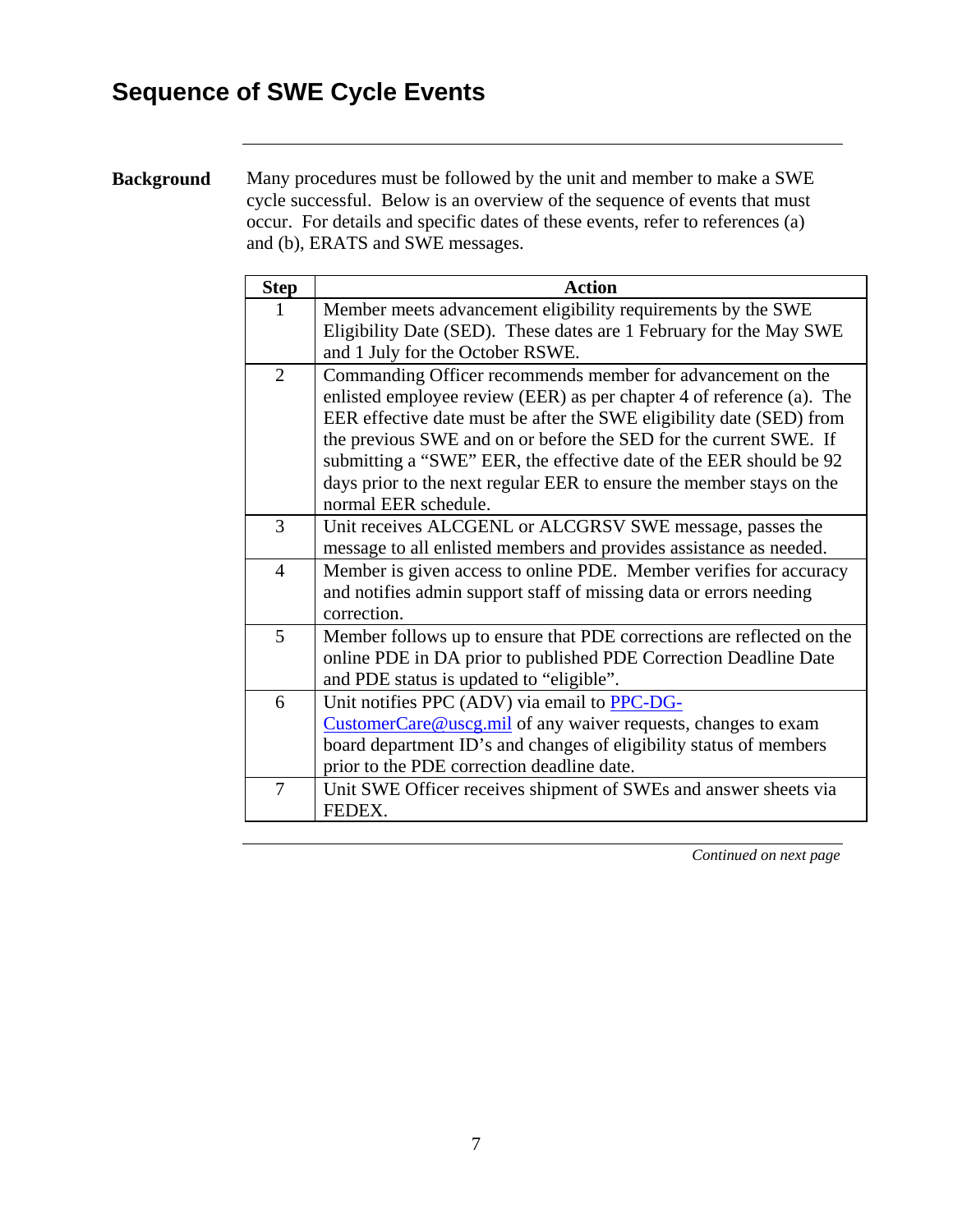# **SWE Responsibilities, Continued**

| <b>Step</b> | <b>Action</b>                                                         |
|-------------|-----------------------------------------------------------------------|
| 8           | Unit SWE Officer follows handling procedures in reference (a),        |
|             | and SWE Officer Handbook, notifies PPC (ADV) of any missing           |
|             | or incorrect exams, and publishes to local unit(s) a list of received |
|             | exams. Note: Do not publish SSNs.                                     |
| 9           | Unit SWE Officer administers SWE following pretest and posttest       |
|             | handling procedures provided in the SWE Officer Handbook and          |
|             | returns SWE answer sheets and question challenges to PPC              |
|             | $(ADV)$ .                                                             |
| 10          | PPC (ADV) receives and scans exam answer sheets, uploads              |
|             | scores into DA Self Service, and forwards challenges to RKMs.         |
| 11          | PPC (ADV) ensures profile letters containing exam score and final     |
|             | multiple score are posted in members Self Service section of DA.      |
| 12          | PSC approves the advancement eligibility list and PPC (ADV)           |
|             | publishes and posts on the ADV web page. PSC follows up with a        |
|             | separate message announcing the "cuts" for each rating.               |
| 13          | PSC releases monthly advancement announcement messages with           |
|             | the names of members authorized advancement for the following         |
|             | month.                                                                |
| 14          | PPC (ADV) completes advancements in DA and completes and              |
|             | forwards CPO certificates to E7s and above.                           |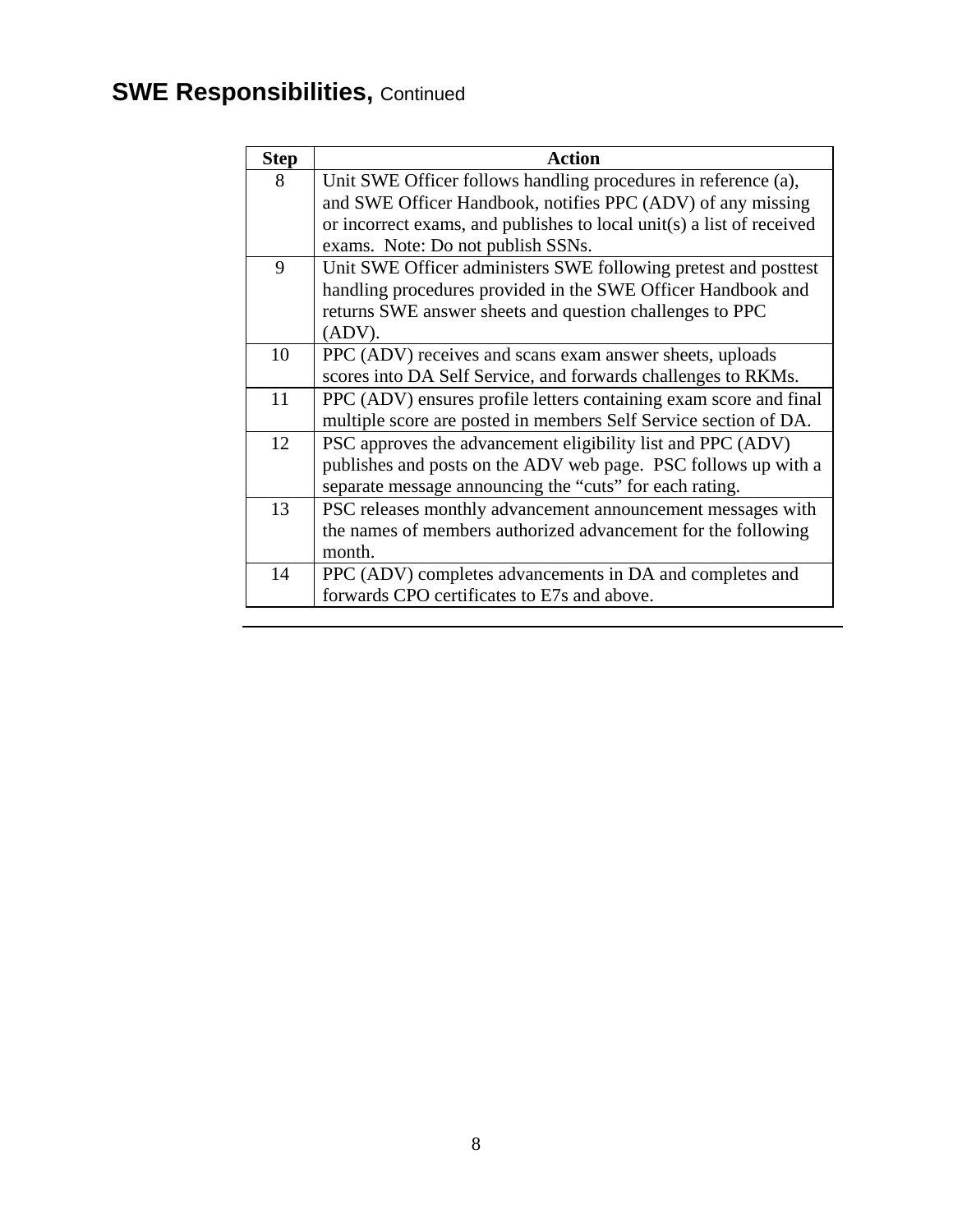### **PDE Description**

**Background** The personal data extract (PDE) is created by PPC (ADV) for every regular active duty and drilling reserve member. It indicates the member's eligibility for competing in the SWE. PDEs must be verified and/or corrected prior to the deadline date published in the ALCGENL or ALCGRSV message announcing the upcoming SWE. The PDE is posted in DA Self Service for members and commands approximately three months before the SWE. Units may also print PDEs locally if preferred.

> Below is a description of the fields shown from left to right on the example online PDE. Where computations use the "SWE eligibility date" or "SED" (date member must meet all eligibility requirements), points are computed to the SED:

- 1 February preceding the May SWE
- 1 July preceding the October Reserve SWE

Where computations use the terminal eligibility date (TED) (date the eligibility list becomes effective), points are computed to:

• 1 January following the May SWE and October RSWE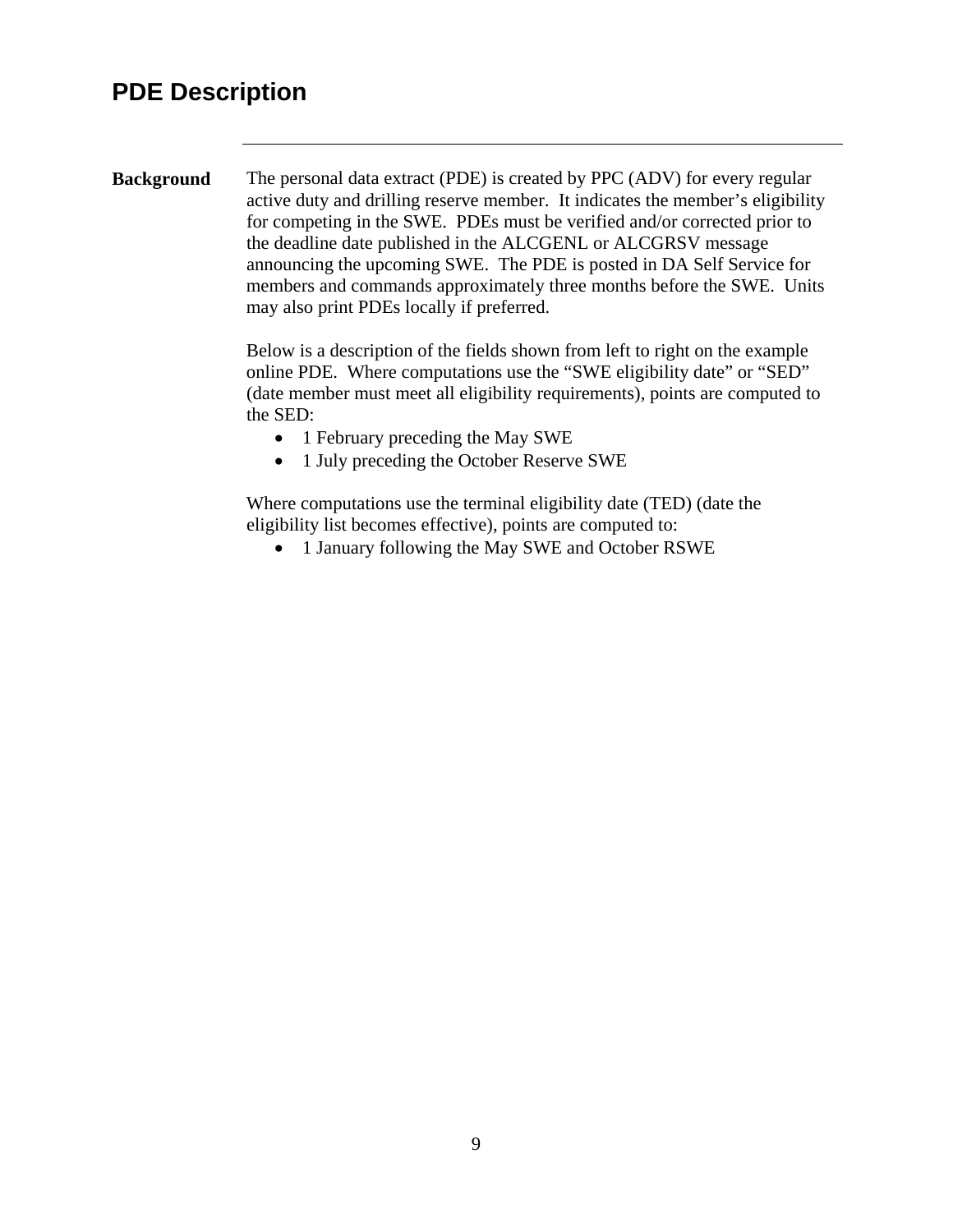#### **PDE Sample**

| SWE PERSONAL DATA EXTRACT (PDE) DC1 MAY 2016                                                                                                                                                                                                                                                                                             |             |                           |                        |                            |                               |                                 |      |                                      |         |  |
|------------------------------------------------------------------------------------------------------------------------------------------------------------------------------------------------------------------------------------------------------------------------------------------------------------------------------------------|-------------|---------------------------|------------------------|----------------------------|-------------------------------|---------------------------------|------|--------------------------------------|---------|--|
| Name:                                                                                                                                                                                                                                                                                                                                    |             | COASTIE, Ann M.           |                        |                            | <b>Employee ID:</b>           |                                 |      | 1234567                              |         |  |
| Rank:                                                                                                                                                                                                                                                                                                                                    |             | RM <sub>2</sub>           |                        |                            | <b>Department ID:</b>         |                                 |      | 012345 STA DREAM<br>BILLET, AQUA BAY |         |  |
| Exam Board Department ID:                                                                                                                                                                                                                                                                                                                |             | 054321 SECTOR<br>AQUA BAY |                        |                            | <b>Candidate Status:</b>      |                                 |      | Eligible                             |         |  |
|                                                                                                                                                                                                                                                                                                                                          |             |                           |                        | <b>Points/Dates/Time</b>   |                               |                                 |      |                                      |         |  |
| <b>Points Start Date (PSD):</b>                                                                                                                                                                                                                                                                                                          |             | 08/02/2012                |                        |                            |                               | 3.00<br>Award Points up to SED: |      |                                      |         |  |
| <b>SWE Eligibility Date (SED):</b>                                                                                                                                                                                                                                                                                                       |             | 02/01/2016                |                        |                            | <b>EER Points up to SED:</b>  |                                 |      | 43.9100                              |         |  |
| <b>Terminal Eligibility Date (TED):</b>                                                                                                                                                                                                                                                                                                  |             | 01/01/2017                |                        |                            | <b>Active Duty Base Date:</b> |                                 |      | 04/14/2009                           |         |  |
| Date of Rank in Rating (DOR):                                                                                                                                                                                                                                                                                                            |             | 12/01/2013                |                        |                            |                               | Time in Rating up to TED:       | Yr:3 | M <sub>0</sub> : 1                   | Day: 0  |  |
| Sea Time for Points up to SED:                                                                                                                                                                                                                                                                                                           |             | Yr:3                      | Mo: 5                  | Day: 17                    |                               | Time in Service up to TED:      | Yr:7 | Mo: 8                                | Day: 17 |  |
| Surf Time for Points up to SED:                                                                                                                                                                                                                                                                                                          |             | Yr: 0                     | Mo: 0                  | Day: 0                     |                               |                                 |      |                                      |         |  |
|                                                                                                                                                                                                                                                                                                                                          |             |                           |                        | <b>Evaluations</b>         |                               |                                 |      |                                      |         |  |
| <b>Effective Date</b>                                                                                                                                                                                                                                                                                                                    |             |                           | <b>Competency Type</b> |                            |                               | <b>Total Points</b>             |      | Rating                               |         |  |
| 10/31/2015                                                                                                                                                                                                                                                                                                                               | CON         |                           |                        |                            |                               | $\mathbf{0}$                    | s    |                                      |         |  |
| 10/31/2015                                                                                                                                                                                                                                                                                                                               | LEAD        |                           |                        |                            |                               | 40                              |      |                                      |         |  |
| 10/31/2015                                                                                                                                                                                                                                                                                                                               | MIL         |                           |                        |                            |                               | 12                              |      |                                      |         |  |
| 10/31/2015                                                                                                                                                                                                                                                                                                                               | <b>PERF</b> |                           |                        |                            |                               | 48                              |      |                                      |         |  |
| 10/31/2015                                                                                                                                                                                                                                                                                                                               | PROF        |                           |                        |                            |                               | 47                              |      |                                      |         |  |
| 04/30/2015                                                                                                                                                                                                                                                                                                                               | CON         |                           |                        |                            |                               | $\mathbf 0$                     | s    |                                      |         |  |
| 04/30/2015                                                                                                                                                                                                                                                                                                                               | LEAD        |                           |                        |                            |                               | 40                              |      |                                      |         |  |
| 04/30/2015                                                                                                                                                                                                                                                                                                                               | MIL         |                           |                        |                            |                               | 12                              |      |                                      |         |  |
| 04/30/2015                                                                                                                                                                                                                                                                                                                               |             | PERF                      |                        |                            |                               | 47                              |      |                                      |         |  |
| 04/30/2015                                                                                                                                                                                                                                                                                                                               | 46<br>PROF  |                           |                        |                            |                               |                                 |      |                                      |         |  |
|                                                                                                                                                                                                                                                                                                                                          |             |                           |                        | <b>Creditable Awards</b>   |                               |                                 |      |                                      |         |  |
|                                                                                                                                                                                                                                                                                                                                          |             | <b>Description</b>        |                        |                            |                               | <b>Award Points</b>             |      | <b>Issue Date</b>                    |         |  |
| CG Good Conduct Medal                                                                                                                                                                                                                                                                                                                    |             |                           |                        |                            |                               | 1.00                            |      | 04/14/2015                           |         |  |
| CG Achievement Medal                                                                                                                                                                                                                                                                                                                     |             |                           |                        |                            |                               | 2.00                            |      | 04/25/2014                           |         |  |
|                                                                                                                                                                                                                                                                                                                                          |             |                           |                        | <b>Eligibility Results</b> |                               |                                 |      |                                      |         |  |
| YOUR BM1 SERVICE WIDE EXAM WILL BE MAILED TO THE EXAM BOARD DEPTID: 05432 - SECTOR<br>AQUA BAY LOCATED AT: 100 OCEAN COVE, PERFECT BEACH, FL.                                                                                                                                                                                            |             |                           |                        |                            |                               |                                 |      |                                      |         |  |
| IF YOU WILL NOT BE AT THE EXAM UNIT LISTED ABOVE ON THE SCHEDULED SWE DATE DUE TO<br>PCS/TDY/LEAVE/MEDICAL, PLEASE NOTIFY PPC(ADV) PRIOR TO THE PDE CORRECTION DEADLINE SO THAT<br>YOUR EXAM CAN BE SHIPPED TO YOUR LOCATION.                                                                                                            |             |                           |                        |                            |                               |                                 |      |                                      |         |  |
| <b>PDE Verification</b>                                                                                                                                                                                                                                                                                                                  |             |                           |                        |                            |                               |                                 |      |                                      |         |  |
| The member must verify all of the data on the PDE. If errors are found, note them on a printed copy of this form,<br>sign it and provide it to your admin personnel. It is the member's responsibility to ensure that incorrect or missing<br>data is updated in Direct Access prior to the PDE verification deadline date for each SWE. |             |                           |                        |                            |                               |                                 |      |                                      |         |  |

**PDE Fields and Descriptions** The chart below lists the PDE fields and descriptions

| <b>Field Name</b> | <b>Description</b>                            |
|-------------------|-----------------------------------------------|
| Name              | Member's last name, first name, MI            |
| Employee ID       | Member's employee I.D. number                 |
| Rank              | Member's current rate                         |
| Department ID     | Department ID and short title of current unit |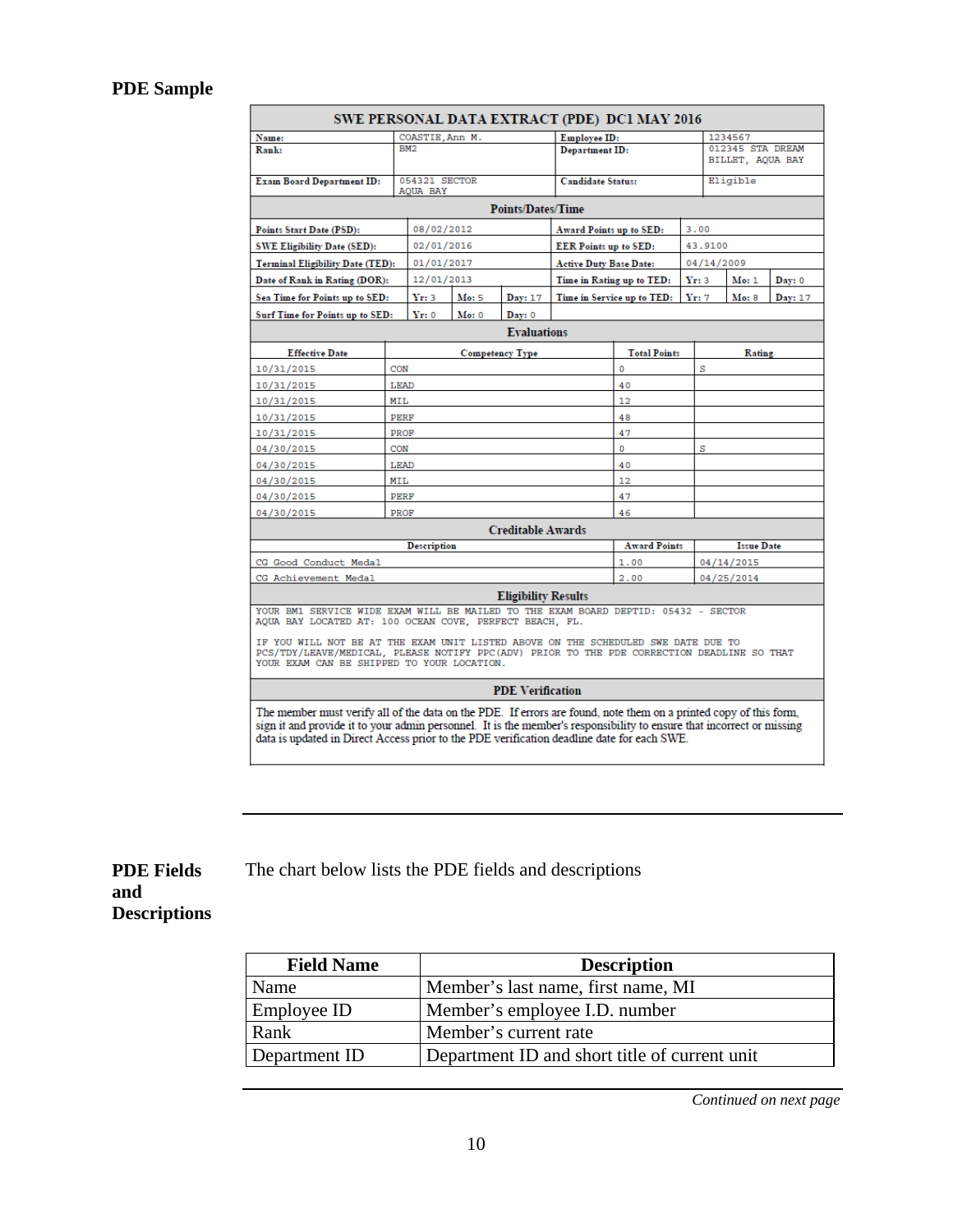# **PDE Description, Continued**

#### PDE Fields and Descriptions **(continued)**

| <b>Field Name</b>           | <b>Description</b>                                      |
|-----------------------------|---------------------------------------------------------|
| <b>Exam Board</b>           | Department ID and short title of exam board unit        |
| Department ID               | where SWE will be shipped to and administered           |
| <b>Candidate Status</b>     | Must show "eligible" by the PDE correction deadline     |
|                             | for a SWE to be mailed.                                 |
| Points Start Date           | Start date from which member will receive points for    |
| (PSD)                       | awards/sea/surf time. This date will normally be        |
|                             | either the member's active duty base date (ADBD),       |
|                             | pay base date (PBD) (reserves only), or the first day   |
|                             | following the eligibility date of the SWE from which    |
|                             | last advanced, if advanced since 1JAN2010.              |
| Award Points up to          | Current number of points for creditable awards          |
| <b>SED</b>                  | computed from the PSD up to the SED. Note:              |
|                             | Awards entered into DA after PDE's are initially        |
|                             | created will automatically update on the PDE            |
|                             | provided the award effective date is on/prior to the    |
|                             | SED.                                                    |
| <b>SWE Eligibility Date</b> | The deadline date for this SWE cycle which the          |
| (SED)                       | member must have completed all eligibility              |
|                             | requirements by.                                        |
| EER Points up to            | EER points the member will receive for EERs in          |
| <b>SED</b>                  | current grade which fall into the window described in   |
|                             | reference (a).                                          |
|                             |                                                         |
|                             | Note: When EERs are submitted late (after PDE's         |
|                             | are released) the members EER point total on the        |
|                             | PDE will not be recomputed until after the SWE, but     |
|                             | prior to profile letters being released.                |
| <b>Terminal Eligibility</b> | Date used to compute the member's time in service       |
| Date (TED)                  | and time in rating or grade for eligibility and points. |
| <b>Active Duty Base</b>     | Member's original or constructed ADBD based on          |
| Date (ADBD)                 | all periods of eligible service.                        |
| Date of Rank in             | Date of last advancement to current grade in current    |
| Rating (DOR)                | rating. Date of rank in current grade for E5-E9         |
|                             | candidates.                                             |
| Time in Rating up to        | Time in current grade and rating computed up to the     |
| TED                         | TED. Time in current grade up to TED for E5-E9          |
|                             | candidates.                                             |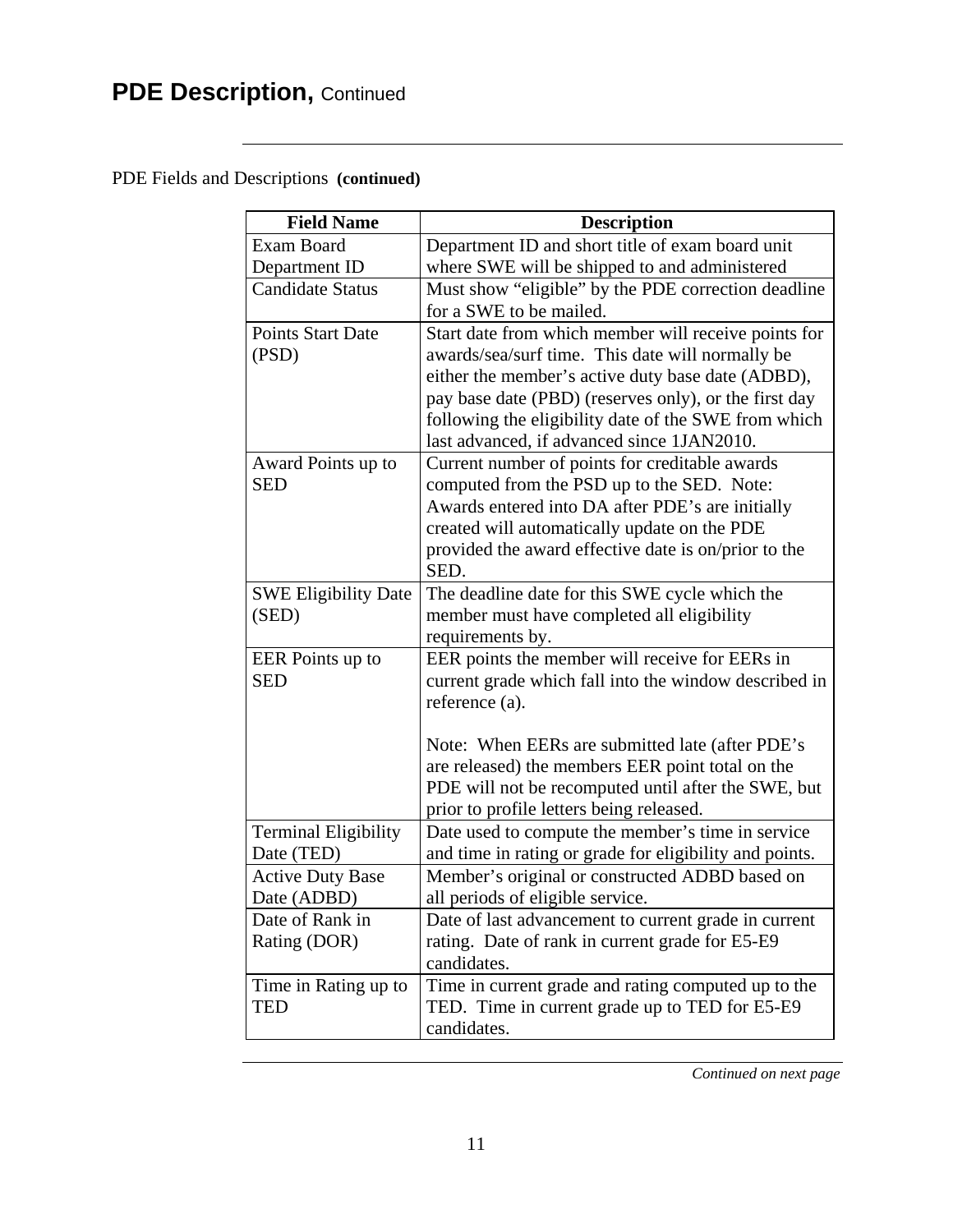# **PDE Description, Continued**

#### PDE Fields and Descriptions **(continued)**

| <b>Field Name</b>           | <b>Description</b>                                    |
|-----------------------------|-------------------------------------------------------|
| Sea Time for Points         | Years and months of sea time from 1FEB94 or the       |
| up to SED                   | members Points Start Date (whichever is later) up to  |
|                             | the SED.                                              |
| Time in Service up to       | Time in service computed from the ADBD (or PBD        |
| TED                         | for reservists), up to the terminal eligibility date. |
| <b>Surf Time for Points</b> | Years and months of surf time from surfman            |
| up to SED                   | competency date, surf duty assignment date,           |
|                             | 1JAN2000 or PSD, whichever date is latest, up to the  |
|                             | SED.                                                  |
| Evaluations                 | EERs within current grade which will be used to       |
|                             | compute the "EER Points up to SED" total, which       |
|                             | fall into a specific window of time as shown in       |
|                             | reference (a).                                        |
| Creditable Awards           | Awards documented in the member's awards record       |
|                             | in DA with an effective date on or after the PSD up   |
|                             | to the SED, which have point values as listed in      |
|                             | reference (a).                                        |
| <b>Eligibility Results</b>  | Gives reasons for ineligibility or if eligible, shows |
|                             | address where SWE will be mailed along with           |
|                             | instructions for members who will not be at their     |
|                             | normal exam board on the date of the SWE.             |
| <b>PDE Verification</b>     | With the new online PDE, this field has become        |
| Field                       | optional. PPC (ADV) recommends the command            |
|                             | print the PDEs and requires signatures on paper       |
|                             | copies created locally or may require visual          |
|                             | confirmation online.                                  |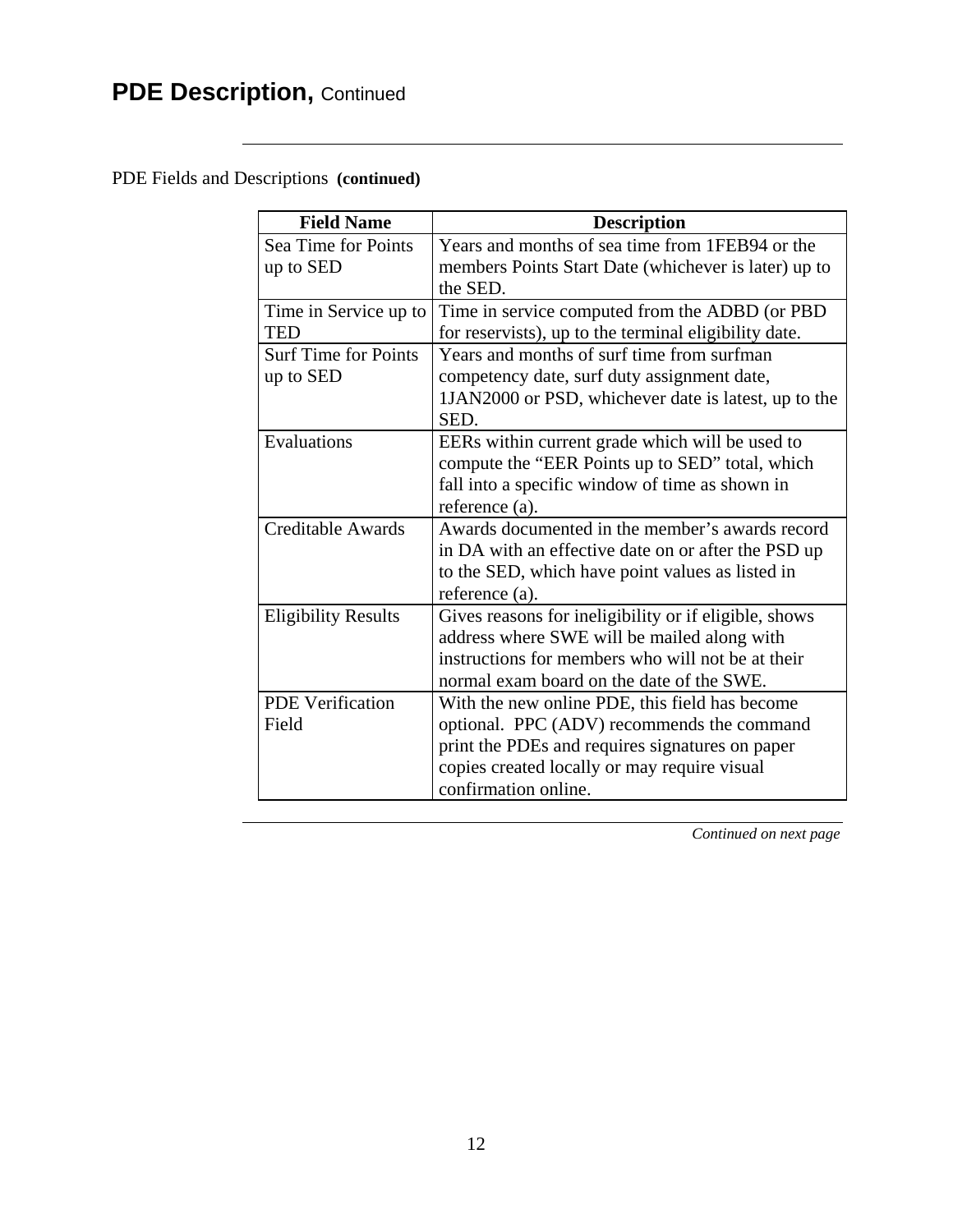### **PDE Description, Continued**

**PDE Verification** Approximately four months prior to the SWE, PSC will release an ALCGENL or ALCGRSV message announcing the upcoming SWE cycle. It will give deadline dates for PDE corrections. Corrections to PDEs after the published deadline date will not be accepted for the cycle except for extreme cases as described in the "waivers" section of this instruction. Below is a list of responsible parties and required actions.

| <b>Responsible</b><br><b>Party</b> | <b>Action</b>                                                                                                                                                                                                                                                                                                                                                                                                                                                                                                                                                                                                                                                                                                                                                                                                                                                                                                                                                                                                                                                              |
|------------------------------------|----------------------------------------------------------------------------------------------------------------------------------------------------------------------------------------------------------------------------------------------------------------------------------------------------------------------------------------------------------------------------------------------------------------------------------------------------------------------------------------------------------------------------------------------------------------------------------------------------------------------------------------------------------------------------------------------------------------------------------------------------------------------------------------------------------------------------------------------------------------------------------------------------------------------------------------------------------------------------------------------------------------------------------------------------------------------------|
| PPC (ADV)                          | Creates and releases online PDEs in DA Self Service the week following<br>$\bullet$<br>the SWE eligibility date (SED).                                                                                                                                                                                                                                                                                                                                                                                                                                                                                                                                                                                                                                                                                                                                                                                                                                                                                                                                                     |
| Member                             | Reviews online PDE for accuracy.<br>$\bullet$<br>Informs either Admin Staff/Unit/SPO of PDE discrepancies.<br>$\bullet$<br>Provides documentation for correction of any PDE errors or missing data.<br>$\bullet$<br>Verifies corrections to DA records.<br>$\bullet$<br>Contacts PPC (ADV) via email at "PPC-DG-CustomerCare@uscg.mil", or<br>by phone at 785-339-2200, to generate a help ticket requesting that the PDE<br>status be updated to reflect the record corrections and show an "Eligible"<br>SWE status. This must be done prior to the PDE correction deadline.<br>Note: The member is ultimately responsible to ensure the online PDE is<br>$\bullet$<br>updated and shows a status of "Eligible" by the PDE correction<br>deadline date of 1APR for the May SWE and 1SEP for the October<br>RSWE. The member shall contact PPC directly as described in the<br>previous bullet prior to the deadline if the PDE has not been updated.<br>A SWE will not be shipped for any member with a PDE showing "not<br>eligible" after the PDE correction deadline. |
| Unit                               | Ensures each member of the unit receives/reviews a printed or online PDE.<br>$\bullet$<br>Assists member in record corrections and update to online PDE.<br>$\bullet$<br>Contacts PPC (ADV) via email at "PPC-DG-CustomerCare@uscg.mil", or<br>$\bullet$<br>by phone at 785-339-2200, for any SWE-related customer assistance prior<br>to the PDE correction deadline.                                                                                                                                                                                                                                                                                                                                                                                                                                                                                                                                                                                                                                                                                                     |
| <b>SPO</b>                         | Makes corrections in DA as needed by documentation received from unit.                                                                                                                                                                                                                                                                                                                                                                                                                                                                                                                                                                                                                                                                                                                                                                                                                                                                                                                                                                                                     |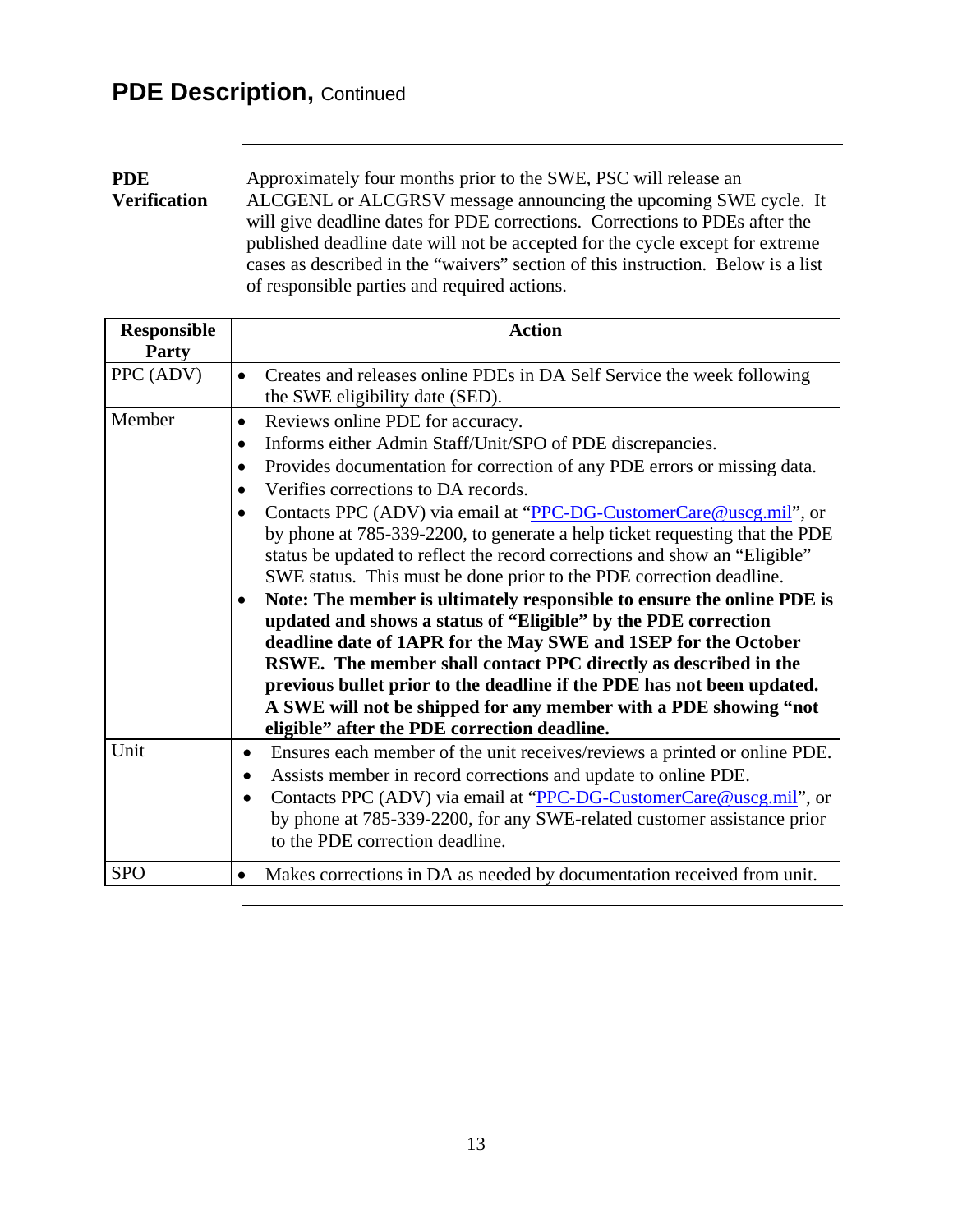**Background** The profile letter shows each candidate where they ranked on the exam compared to the other candidates who took the same exam. It also shows points used to compute the final multiple score which will determine ranking on the advancement eligibility list. It's posted online in the member's DA Self Service approximately two months after the exam. Below is a sample of the online profile letter:

| U.S. COAST GUARD HUMAN RESOURCES                                                                                                                                                                                                                                                                                                                                                                                                                  |  |                       |  |  |                        |                   | PRINT DATE: 12/09/2015 |
|---------------------------------------------------------------------------------------------------------------------------------------------------------------------------------------------------------------------------------------------------------------------------------------------------------------------------------------------------------------------------------------------------------------------------------------------------|--|-----------------------|--|--|------------------------|-------------------|------------------------|
| USCG EXAM PROFILE LETTER FOR THE MK1 NOV 2015 SWE                                                                                                                                                                                                                                                                                                                                                                                                 |  |                       |  |  |                        |                   |                        |
| Rate, Name: MK2 Diesel, Ivan B.                                                                                                                                                                                                                                                                                                                                                                                                                   |  |                       |  |  | Emp1ID:                | 7865432           |                        |
| Perm Unit 000799 CGC SMOOTHRUNNER                                                                                                                                                                                                                                                                                                                                                                                                                 |  |                       |  |  | OPFAC:                 | 05 12345          |                        |
| The profile below lists the section references, which show the exam section titles or<br>the qualification sections for your rating in the COMDTINST M1414(series). The profile<br>also gives your percentage of answers correct and your rank order among other candidates<br>who took the same form of the exam. The total test percentage is not an average of the<br>individual section percentages since the sections are unequal in length. |  |                       |  |  |                        |                   |                        |
| SECTION TITLES OR QUAL REFERENCE                                                                                                                                                                                                                                                                                                                                                                                                                  |  |                       |  |  |                        | % ANSWERS CORRECT |                        |
| 1 ADMINISTRATION SYSTEMS                                                                                                                                                                                                                                                                                                                                                                                                                          |  |                       |  |  | 46.67                  |                   |                        |
| 2 ELECTRICAL & ELECTRONIC SYSTEM<br><b>3 HYDRAULIC SYSTEMS</b>                                                                                                                                                                                                                                                                                                                                                                                    |  | 50.00                 |  |  |                        |                   |                        |
| 4 DAMAGE CONTROL SYSTEMS                                                                                                                                                                                                                                                                                                                                                                                                                          |  | 25.00<br>50.00        |  |  |                        |                   |                        |
| 5 AUXILIARY EQUIPMENT SYSTEMS                                                                                                                                                                                                                                                                                                                                                                                                                     |  | 41.67                 |  |  |                        |                   |                        |
| 6 PROPULSION EQUIPMENT SYSTEMS                                                                                                                                                                                                                                                                                                                                                                                                                    |  | 40.43                 |  |  |                        |                   |                        |
| 7 EPME - E6                                                                                                                                                                                                                                                                                                                                                                                                                                       |  | 72.00                 |  |  |                        |                   |                        |
| TOTAL TEST 47.33%                                                                                                                                                                                                                                                                                                                                                                                                                                 |  |                       |  |  | RANK 201 OF 475        |                   |                        |
| The Final Multiple Points which will determine your placement on the eligibility list are:                                                                                                                                                                                                                                                                                                                                                        |  |                       |  |  |                        |                   |                        |
| SERVICEWIDE EXAM: 36.30                                                                                                                                                                                                                                                                                                                                                                                                                           |  | TIR PRESENT PAYGRADE: |  |  |                        |                   | 4                      |
| PERFORMANCE FACTOR (MARKS): 41.08                                                                                                                                                                                                                                                                                                                                                                                                                 |  | MEDALS/AWARDS:        |  |  |                        |                   | 3                      |
| TIME IN SERVICE:<br>8.08                                                                                                                                                                                                                                                                                                                                                                                                                          |  |                       |  |  | CREDITABLE SEA POINTS: |                   | 3.67                   |
|                                                                                                                                                                                                                                                                                                                                                                                                                                                   |  | SURF DUTY POINTS:     |  |  |                        |                   | $\Omega$               |
| TOTAL FINAL MULTIPLE 96.13                                                                                                                                                                                                                                                                                                                                                                                                                        |  |                       |  |  |                        |                   |                        |
|                                                                                                                                                                                                                                                                                                                                                                                                                                                   |  |                       |  |  |                        |                   |                        |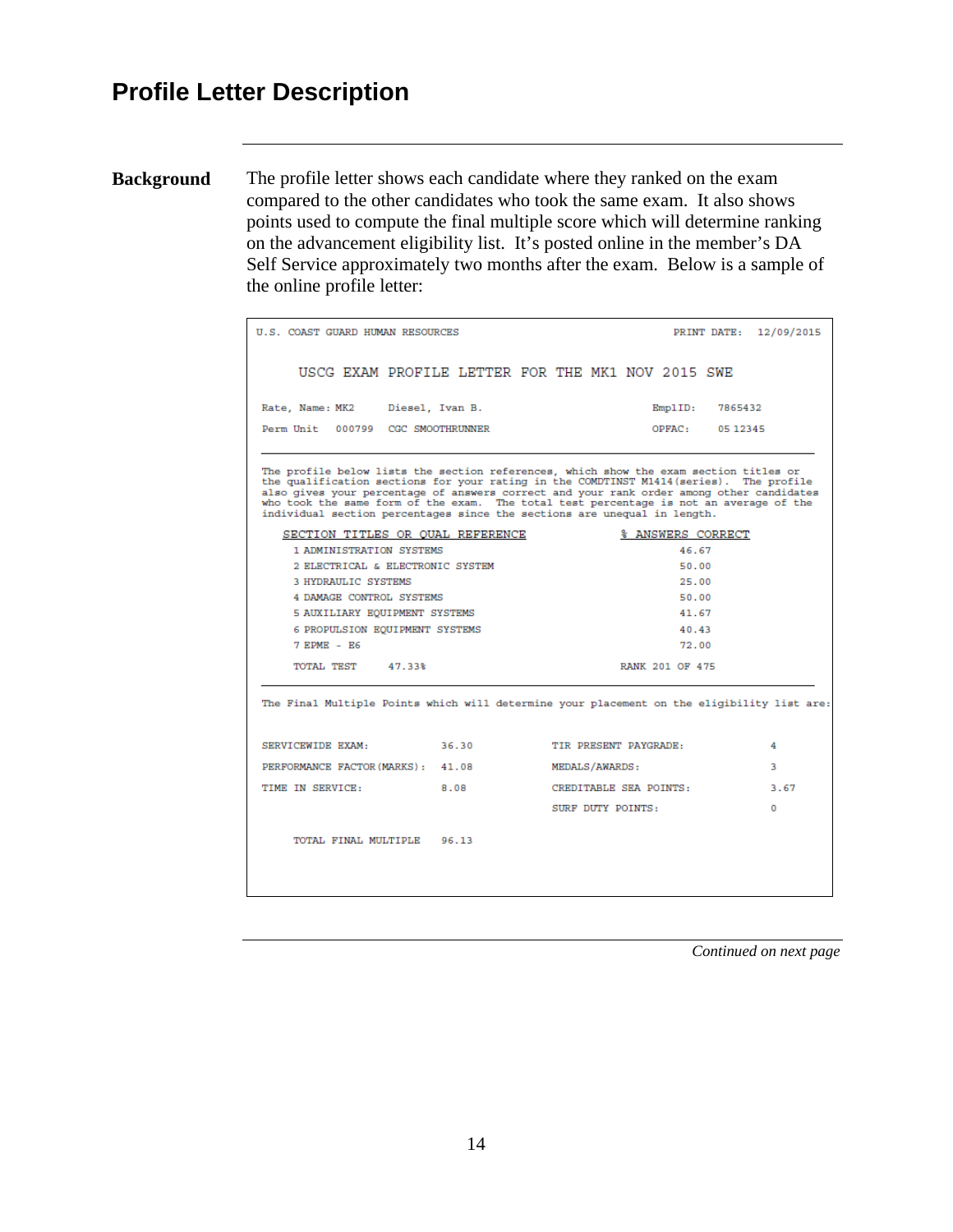### **Profile Letter Description, Continued**

**Fields and Description** Below is a list of fields from the profile letter and descriptions of each. Where computations use the SWE eligibility date or "SED" (date member must meet all eligibility requirements), points are computed to:

- 1 February preceding the May SWE
- 1 July preceding the October Reserve SWE

Where computations use the TED, points are computed to:

- 1 January following the May SWE
- 1 July following the November SWE
- 1 January following the October Reserve SWE

| <b>Field Name</b>       | <b>Description</b>                                                                                                             |  |  |
|-------------------------|--------------------------------------------------------------------------------------------------------------------------------|--|--|
| <b>Identifying Data</b> | The top section shows the member's identifying data.                                                                           |  |  |
| <b>Exam Section</b>     | The middle section shows each section on the exam and the percentage                                                           |  |  |
|                         | of correct answers. It also shows how the member ranked on the exam                                                            |  |  |
|                         | against all others who took the same exam.                                                                                     |  |  |
| <b>Points Section</b>   | Servicewide Exam points or the SWE standard score, is                                                                          |  |  |
|                         | computed using a formula which takes the raw score and                                                                         |  |  |
|                         | converts to a standard score based on test population, mean,                                                                   |  |  |
|                         | standard deviation, skew and kurtosis.                                                                                         |  |  |
|                         | <b>Performance Factor</b> is based on a calculation of your<br>$\bullet$                                                       |  |  |
|                         | performance factor average from the in grade EER's listed on                                                                   |  |  |
|                         | the online PDE.                                                                                                                |  |  |
|                         | <b>Time In Service</b> points are credited based on 1 point per year<br>$\bullet$                                              |  |  |
|                         | computed to the TED using the active duty base date or pay base                                                                |  |  |
|                         | date for reservists.                                                                                                           |  |  |
|                         | <b>TIR Present Pay Grade</b> points are credited based on 2 points                                                             |  |  |
|                         | per year computed from the current date of rank to the TED.                                                                    |  |  |
|                         | Medals/Awards points are credited based on awards with point<br>$\bullet$<br>value earned from the member's PSD up to the SED. |  |  |
|                         | Creditable Sea Points are awarded based on the years and<br>$\bullet$                                                          |  |  |
|                         | months of sea pay earned from the member's PSD up to the                                                                       |  |  |
|                         | SED.                                                                                                                           |  |  |
|                         | <b>Surf Duty Points</b> are awarded based on years and months of<br>$\bullet$                                                  |  |  |
|                         | surf duty served from the member's PSD up to the SED.                                                                          |  |  |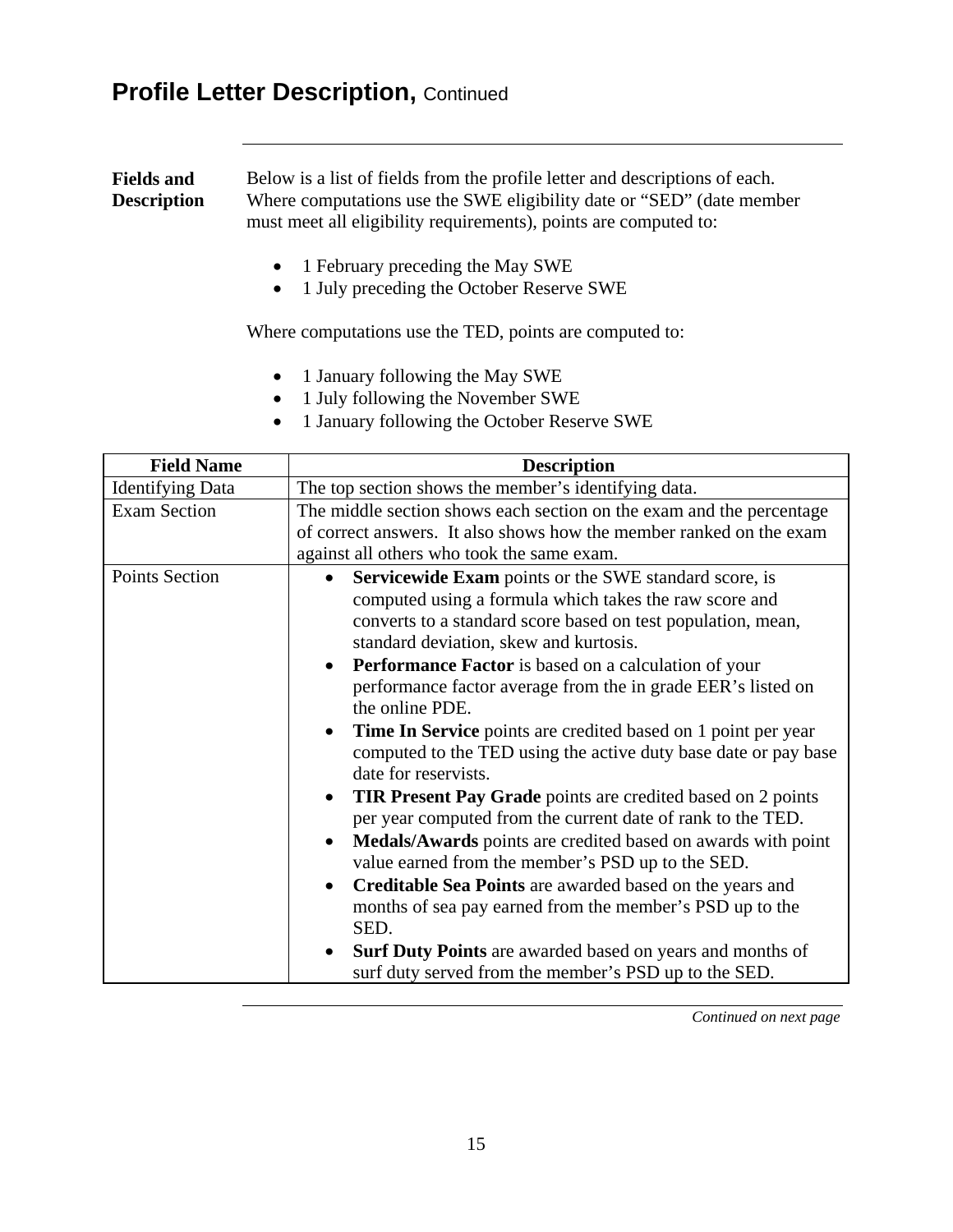# **Profile Letter Description, Continued**

| (cont.) | <b>Field Name</b>              | <b>Description</b>                 |                       |
|---------|--------------------------------|------------------------------------|-----------------------|
|         | <b>Total Final</b><br>Multiple | Composed of the following factors: |                       |
|         |                                | <b>Factor</b>                      | <b>Maximum Credit</b> |
|         |                                | <b>Examination Score</b>           | 80                    |
|         |                                | Performance Factor                 | 50                    |
|         |                                | Time In Service (TIS)              | 20                    |
|         |                                | Time In Pay Grade (TIG)            | 10                    |
|         |                                | (In Present Rating)                |                       |
|         |                                | Medals & Awards                    | 10                    |
|         |                                | Sea Duty & Surf Duty               | 30                    |
|         |                                | Total                              | 200                   |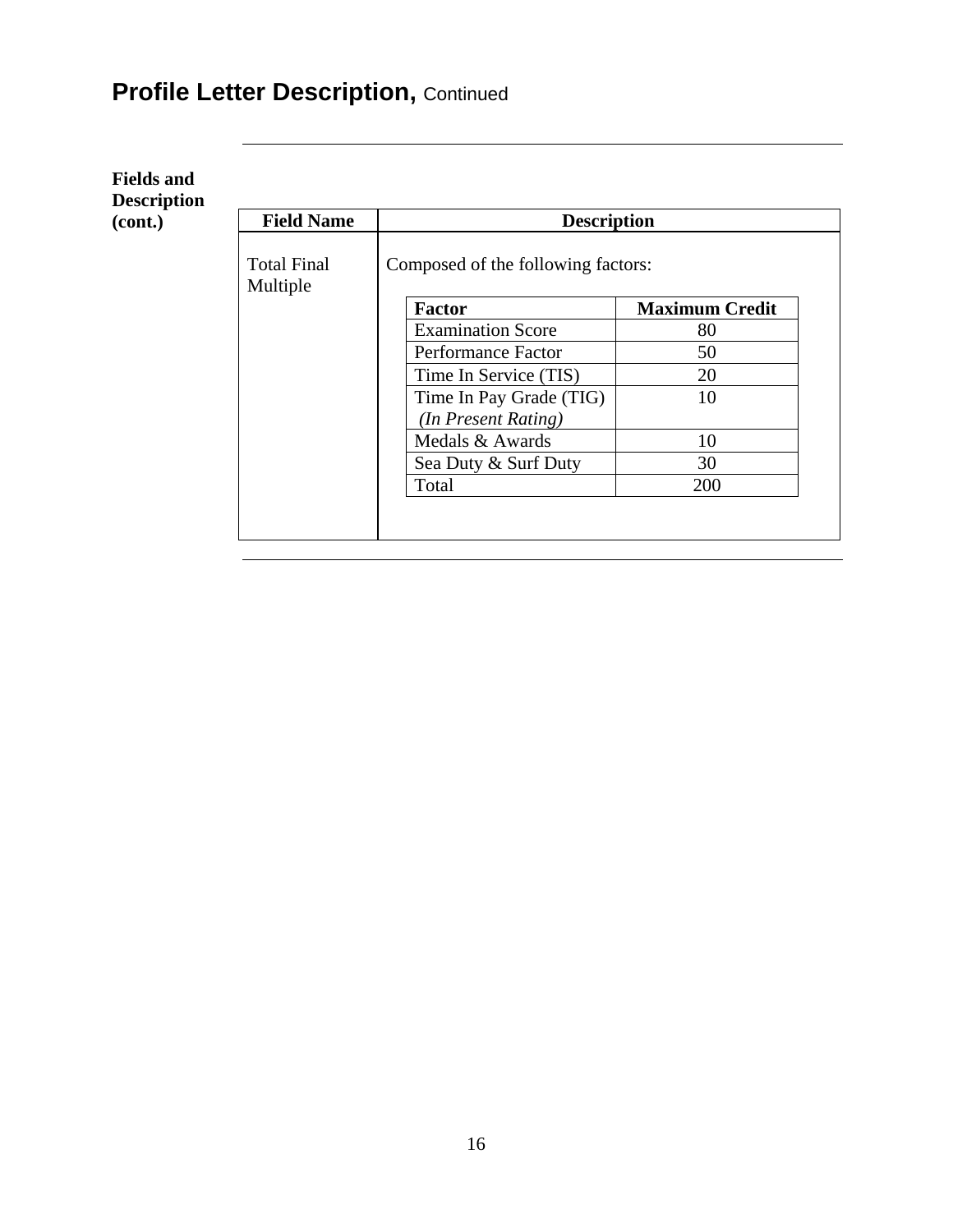# **Profile Letter Verification**

**Procedure** Members should review their online profile letter once it's made available in DA Self Service following the SWE. Any questions on profile letter contents should be sent via email to [PPC-DG-CustomerCare@uscg.mil.](mailto:PPC-DG-CustomerCare@uscg.mil)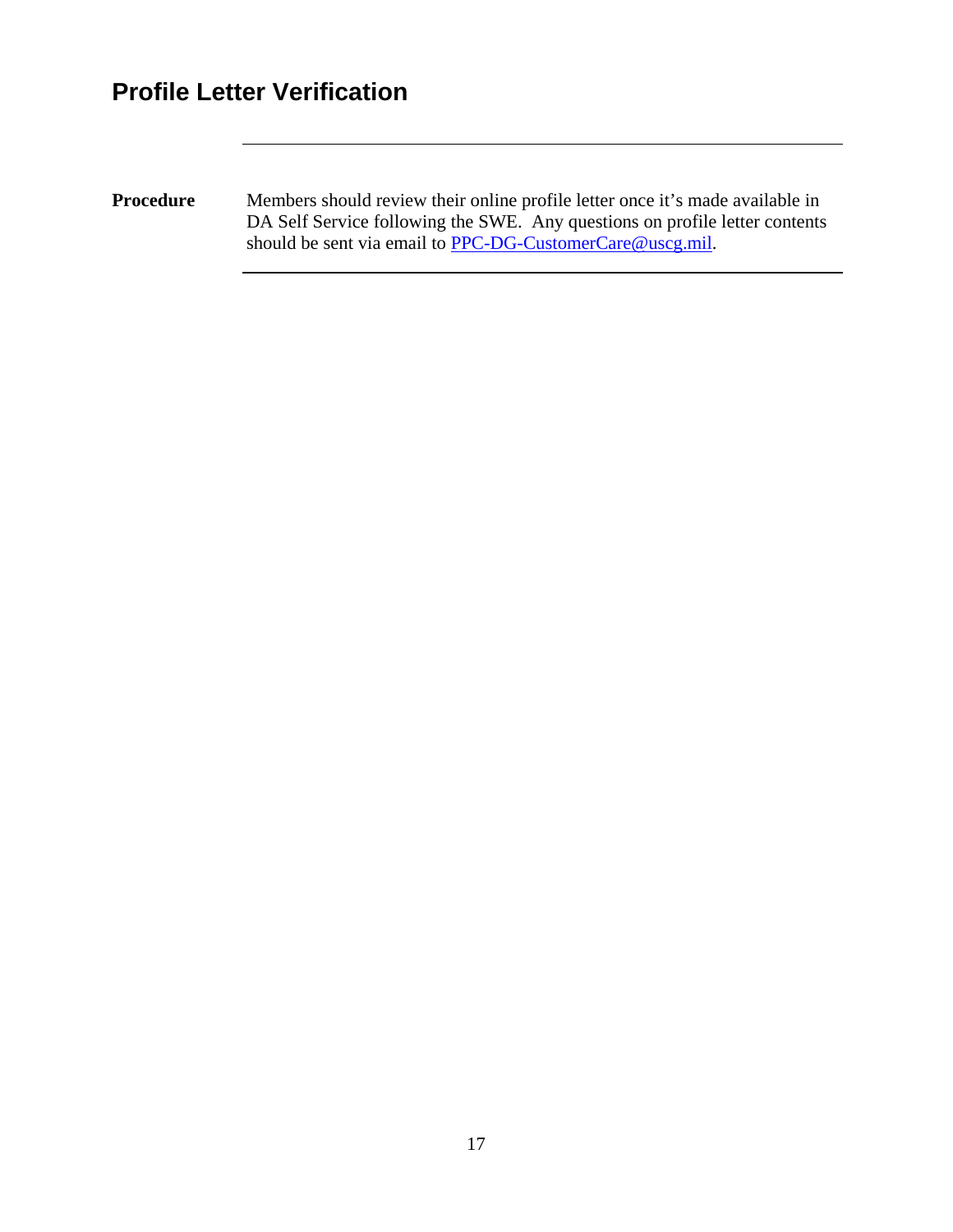### **SWE Waivers**

**Procedure** Waivers of advancement eligibility requirements or completion deadlines are considered on a case-by-case basis per reference (a). Submit a request for waiver via email to **PPC-DG-CustomerCare@uscg.mil** and include the member's CO or XO in the Cc line. The request should include: SUBJ: Waiver Request for (Rate/Rank, Full Name, EMPLID, USCG(R) A: Enlisted Accessions, Evaluations, and Advancements. COMDTINST M1000.2B (series) B. PPC SWE Guide 1. "A waiver of \*\*\*\*\*\*\* is requested for SNM". 2. Detailed explanation of the command's actions to ensure the member had fulfilled all responsibilities and how unusual circumstances, last minute operational schedule changes, etc., resulted in the member being ineligible through no fault of the member. The command must indicate how the member, unit, and/or SPO did everything that can be reasonably expected to ensure eligibiity prior to the deadline for eligibility. 3. POC: (Rate/Rank/Name, Phone#)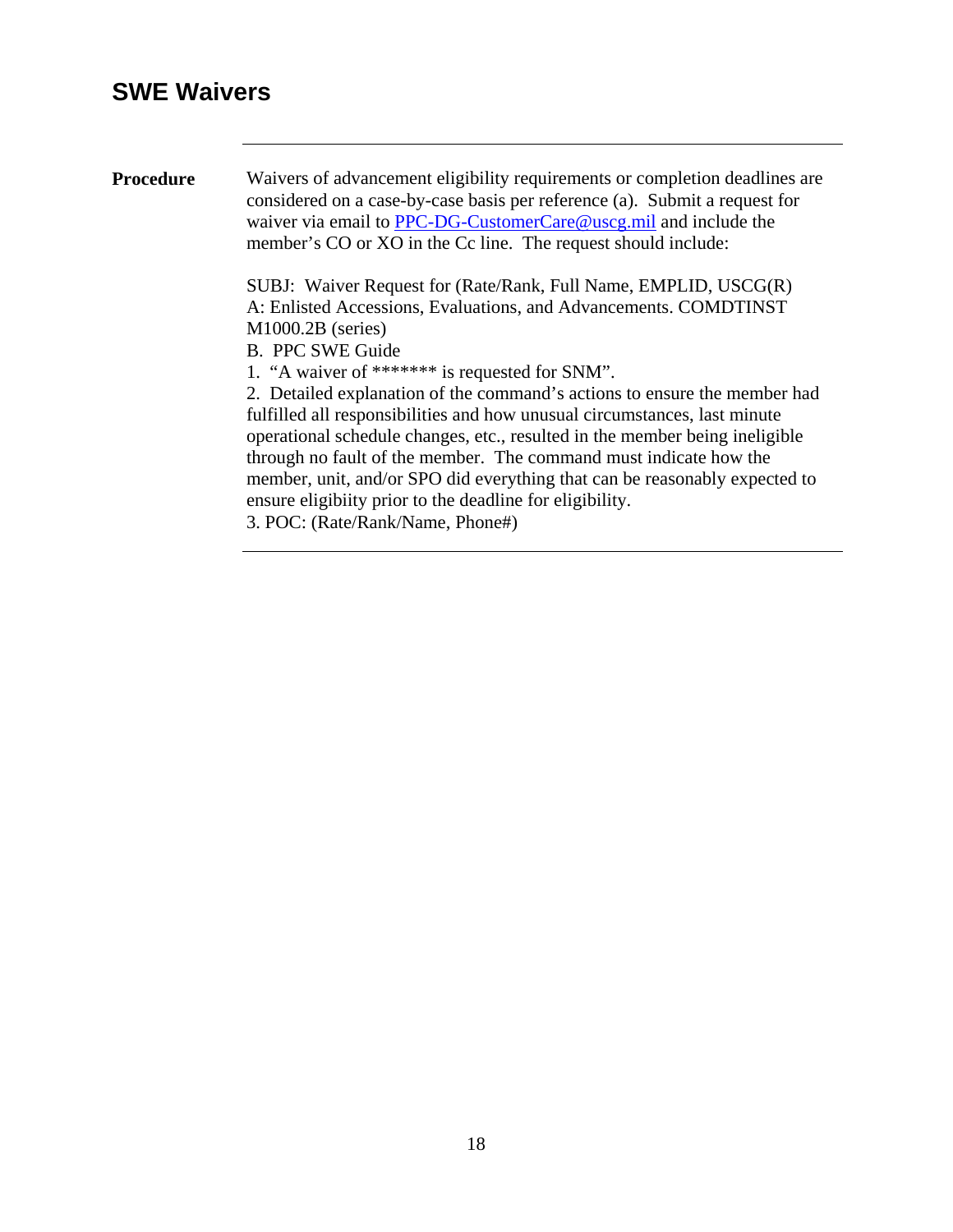# **Change of Commanding Officer's Recommendation for Advancement (COCR)**

| <b>Introduction</b>              | This section provides the procedure for the Commanding Officer to change a<br>member's recommendation for advancement (CORC).                                                                                                                                                                                                                                                                                                                              |
|----------------------------------|------------------------------------------------------------------------------------------------------------------------------------------------------------------------------------------------------------------------------------------------------------------------------------------------------------------------------------------------------------------------------------------------------------------------------------------------------------|
| <b>CORC</b><br><b>Procedures</b> | If the CO wishes to change an advancement recommendation, the CO must<br>submit a Commanding Officer Recommendation Change (CORC) type EER<br>per Article 4.D.3.i of reference (a).                                                                                                                                                                                                                                                                        |
|                                  | • CORC EERs must be received not later than the PDE correction deadline.<br>• Note, CORC EERs must have an effective date NLT eligibility deadline,<br>and the CORC EER shall not be used to reverse the advancement<br>recommendation of a discipline EER.<br>• For any EER questions, including CORCs, contact HQS-SMB-<br>CGPSCEPM-3-Evaluations@uscg.mil or visit the website at<br>https://cg.portal.uscg.mil/units/psc/psc-epm/SitePages/EPM-3.aspx. |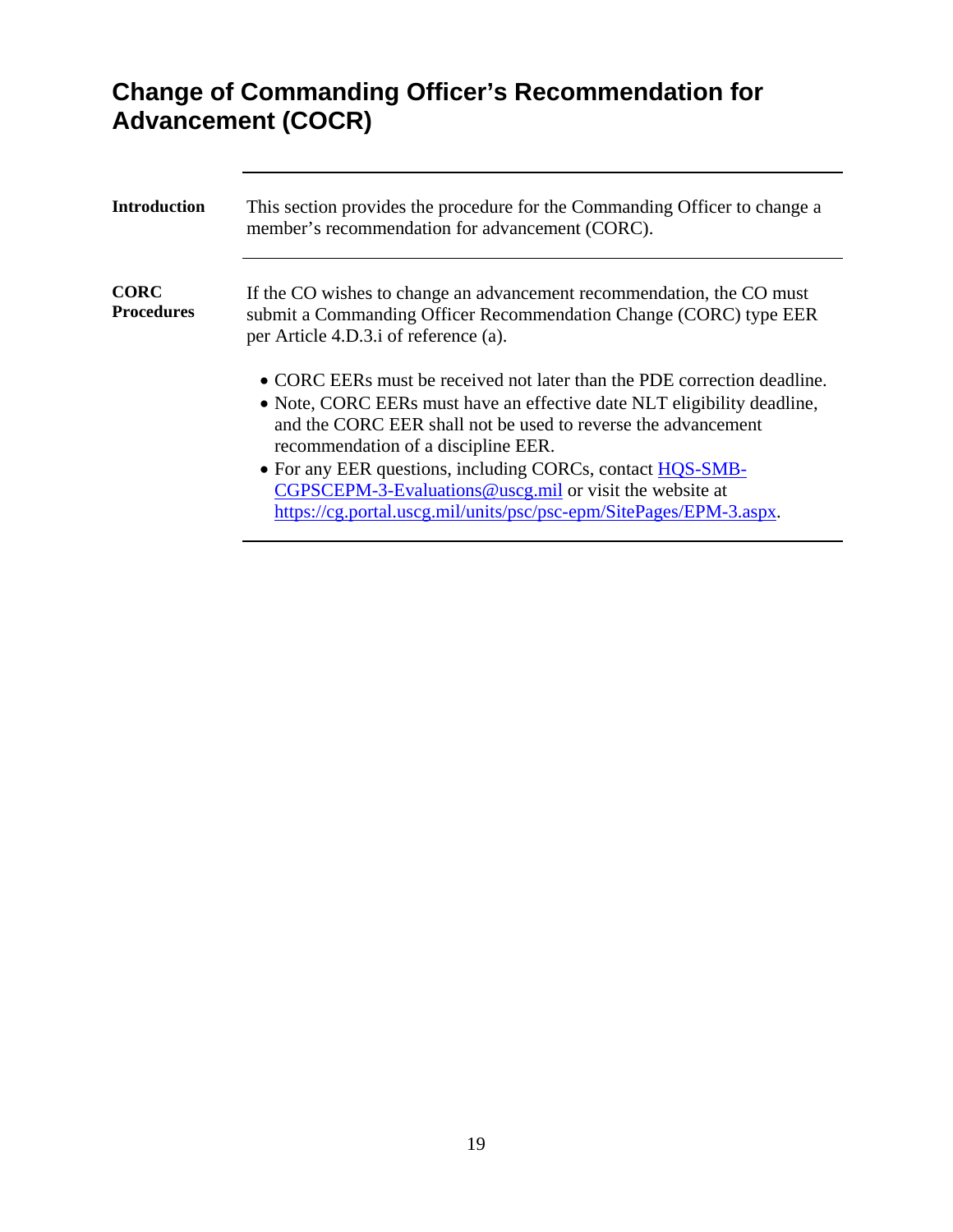# **Changing Exam Board Location**

| <b>Changing</b>   | If the unit administration or SWE Officer knows a member will be TDY,                                                                                                                                     |
|-------------------|-----------------------------------------------------------------------------------------------------------------------------------------------------------------------------------------------------------|
| <b>Exam Board</b> | PCS, or on leave on the scheduled test date, PPC (ADV) should be notified by                                                                                                                              |
| Location          | email to PPC-DG-CustomerCare@uscg.mil prior to the PDE correction<br>deadline. This will allow PPC to ensure the exam is shipped to the correct<br>exam board location.                                   |
|                   | Units which learn of a member's departure after SWEs have been shipped<br>will need to have their designated SWE officer forward the exam to the<br>appropriate command as per guidance in reference (c). |
|                   | For members TDY at locations which cannot accommodate administration of<br>the SWE, follow the procedures on the following page for requesting a<br>substitute SWE on an alternate date.                  |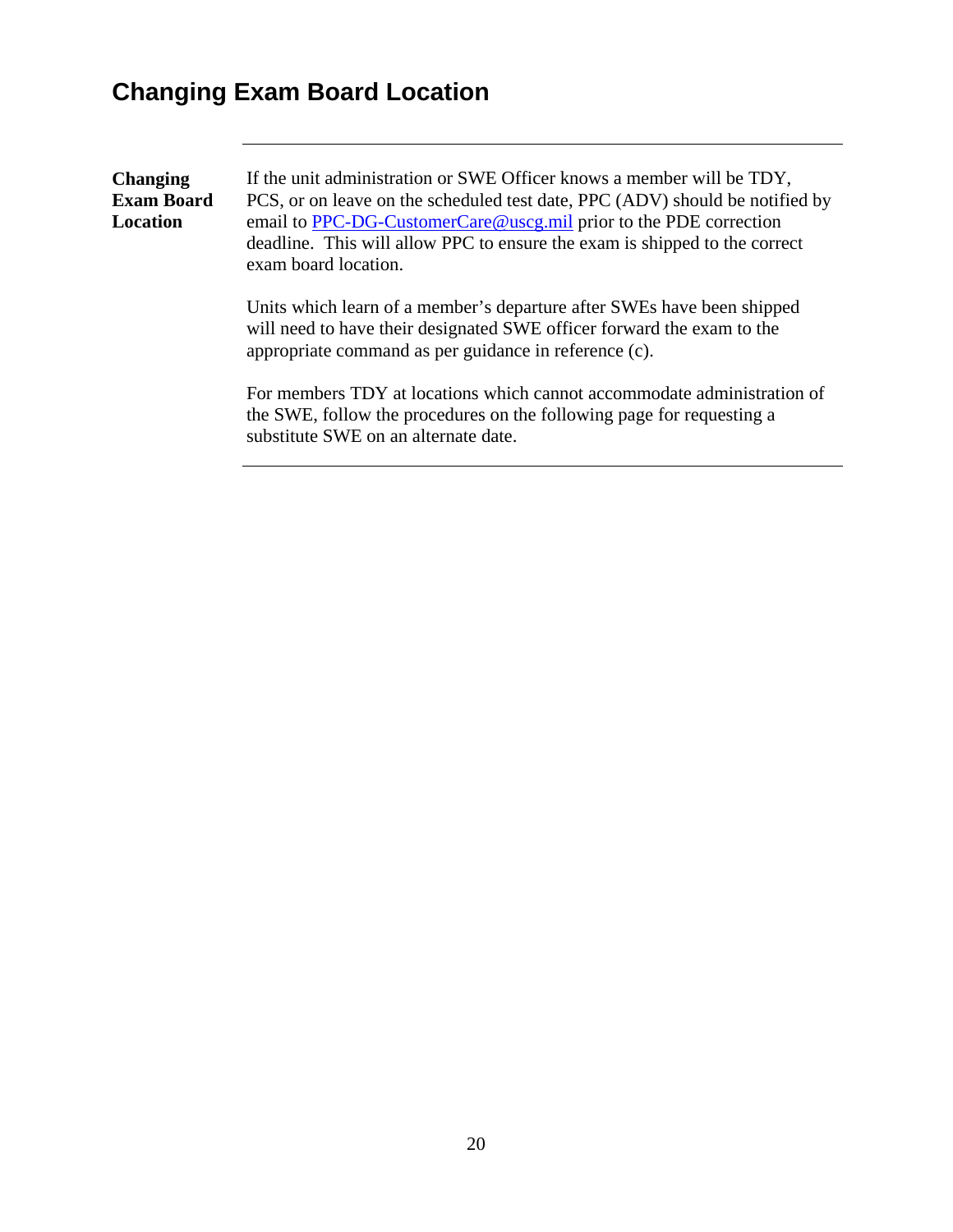### **Substitute Exams**

**Procedure** All requests for substitute exams must come from the member's command and meet the policy requirements set forth in reference (a). Send substitute SWE requests by email (with CO or XO on the Cc line) to [PPC-DG-](mailto:PPC-DG-CustomerCare@uscg.mil)[CustomerCare@uscg.mil](mailto:PPC-DG-CustomerCare@uscg.mil) within 7 days after the scheduled SWE date, as shown below.

> The date of administration should be the earliest date possible upon member's return to normal duty. Administration of substitute exams may not be delayed due to personal leave or convenience since members taking substitute exams shall not be afforded additional study time. All substitute exams must be administered and returned to PPC (ADV) within 35 days, or sooner, of the normal exam date. Sample text for request:

SUBJ: Request for Substitute SWE for (Rate, Name, EMPLID, USCG(R)) A. Enlisted Accessions, Evaluations, and Advancements. COMDTINST M1000.2B (series),

B. PPC SWE Guide

1. IAW reference (a), it is requested that a substitute SWE for SNM be forwarded to (Exam Board Unit Name), to be administered on (DATE).

2. (A detailed description of reason):

"Emergency leave due to"…;

"Illness or hospitalization due to…"

"Medical officer recommendation states…"

"Operations due to…"

"Circumstances beyond the member's control due to…"

3. POC: (rate, name, phone#)